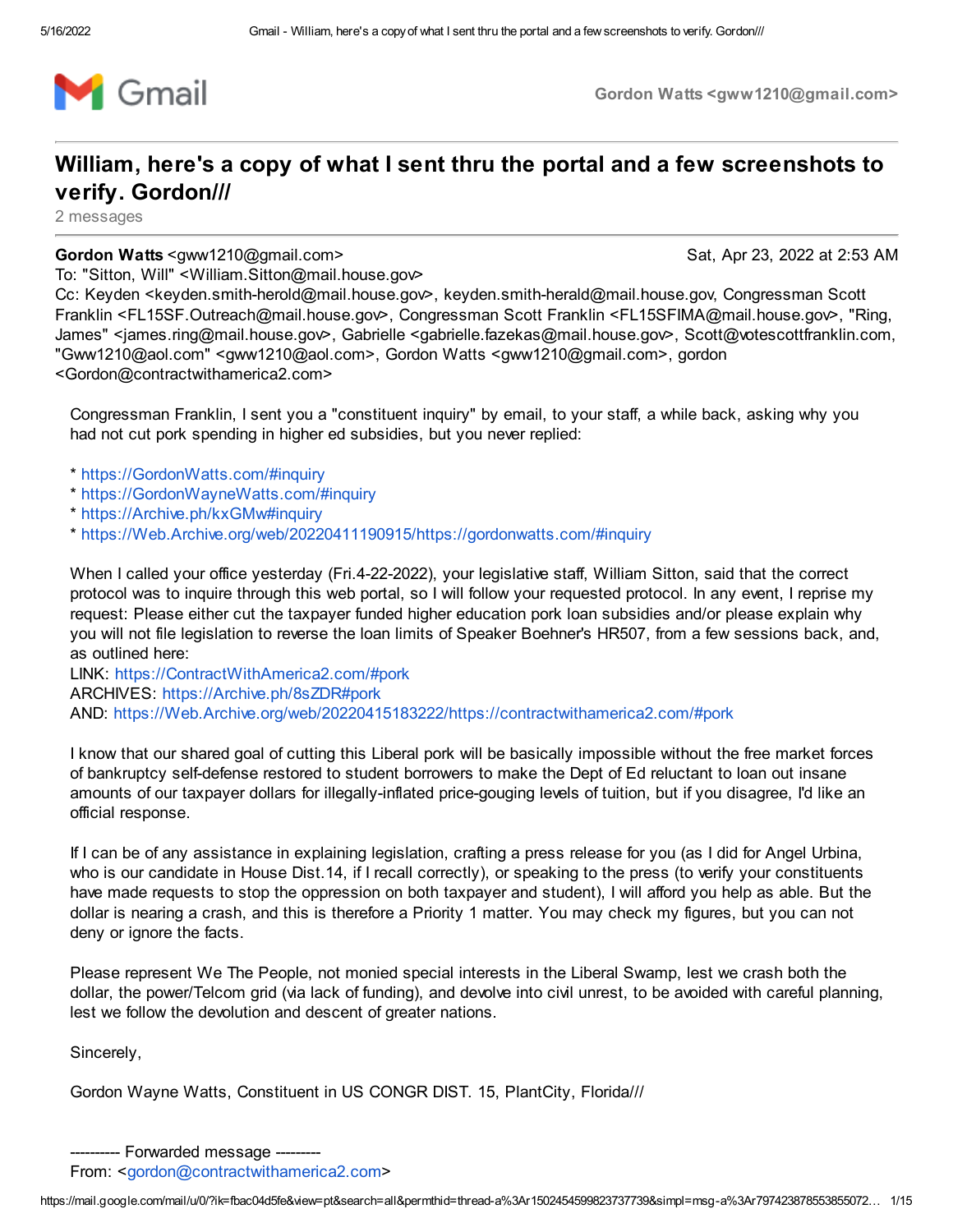Date: Sat, Apr 23, 2022, 1:08 AM

Subject: PRESS INQUIRY (Time-sensitive) Re-send (internal tracking: GROUP VIII: Apology to Sens. Rick Scott (R-FL) & Elizabeth Warren (R-MA), and Group I, northeast / follow-up)

To: <[Gordon@contractwithamerica2.com>](mailto:Gordon@contractwithamerica2.com), <[gww1210@gmail.com>](mailto:gww1210@gmail.com), <[gww1210@aol.com>](mailto:gww1210@aol.com)

\*\* Please pardon and forgive if you receive multiple copies; we had technical issues with our new email. Also, due to the time-sensitive nature of S.2598 markup, and ramifications, including (but not limited to) a crash of the dollar, this is a priority 1 matter. We look forward to your replies to our press inquiry, and, hopefully, a remedy to nefarious economic oppression on both taxpayer (a concern of Conservatives) and student (a concern of Liberals). Below is a re-send of the original press inquiry with minor corrections to grammar, etc.

With the introductions out of the way, we're following up on our prior press inquiry (shown below) for three reasons:

1.) MINOR ISSUE / tech : Our tech team has guided us to comply with "rate limits" in mass mailing (as is here), and, as such, we had to send out our press inquiry in 6 "batches," and in the 1st batch (Batch I, northeast), the banner image inadvertently didn't load correctly. When doing a follow-up, I wanted to being that to the attention of readers.

2.) STANDARD ISSUE / follow-up : While we're not sure if we'll follow up by email to the other groups of lawmakers, nonetheless, the northeast, sec.I, section has "key" lawmakers, and we'd like to remind you that we're doing ongoing news coverage and hope to update the "Courage Scorecard" for each lawmaker, based on either a direct response, or "auto-populate" the entries based on what we see in the voting record, public statements, and sponsorship record of key bills. The scorecard is linked in our front-page news coverage: You are therefore front-page news.

3.) IMPORTANT ISSUE / Apology : While Senators Rick Scott and Marco Rubio (and my own member of congress, Rep. C. Scott Franklin, R-FL-15) are not a part of Group I (northeast, but rather were recipients of Group II, southeast), I shall include them in my follow-up behind Bcc to apologize for being quite harsh. In fact, in proof-reading my press inquiry, I was also quite critical of Sen. Elizabeth Warren (see below), and I wanted to take a moment to assure my colleagues in the Federal Legislature that I do not mean any disrespect when I take you to task. So, I shall issue an apology to all four (4) lawmakers, one-by-one, to assure you of my motives, if that would be alright:

#1.) First off, Sen. Rick Scott (R-FL), our junior senator will no doubt remember meeting me at a public function, and probably is aware that I'm "the" Gordon Wayne Watts who nearly won the legendary Terri Schiavo pro-life case all by myself, and his staff have probably told him of how I am as "fiscally" Conservative (and "morally" Conservative) as him, so he should know that I share many of the same goals, and any criticism is not meant as an offense to those "on my side." So, when I'm complaining about him not cutting pork (something he promised in his 9-10-2019 press release referring to taxpayer-funded higher ed subsidies), it is a valid complaint, meant as "constructive criticism," not an insult. Let me be blunt: Sen. Rick Scott's desired "Conservative" subsidy cuts will NOT happen unless/until S.2598 and H.R.4907 operate a Free Market forces to tamp down excesses in Dept of Ed lending, ok?

#2.) Secondly, Sen. Elizabeth Warren (D-MA) may be a "Liberal Democrat" who disagrees on some issues with myself (as a far-right Conservative Republican), but myself and many of my friends admire her tenacity in sticking up for victims of predatory lending in need of Constitutional Bankruptcy Uniformity, as the UNIFORMITY CLAUSE (Art.I, Sec.8, cl.4) guarantees. Moreover, she's a legendary bankruptcy professor, and primary sponsor of S.1414 from last session: <https://www.congress.gov/bill/116th-congress/senate-bill/1414/cosponsors> So, when I take issue with her reluctance to support S.2598 and H.R.4907, from the current session, I mean no disrespect.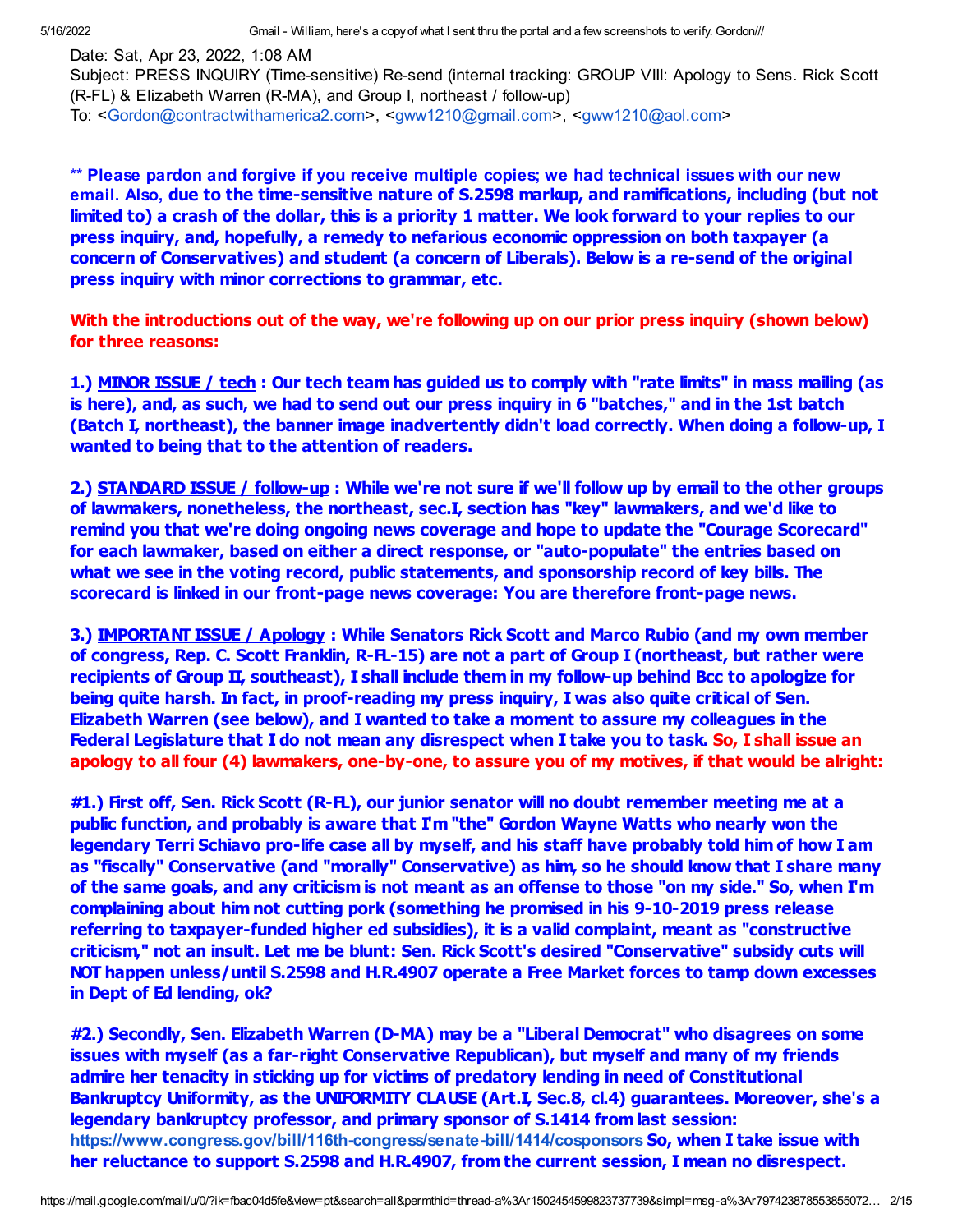Indeed, my good friend, Alan Collinge, worked hand-in-hand with Sen. Warren in their seminal expose on CBS's 60 MINUTES: [https://www.Google.com/search?&q=](https://www.google.com/search?&q=)"elizabeth+warren"+"alan+ collinge"+CBS We think the world of her, as do many thousands of members in Alan's [https://Facebook.com/groups/SLJgroup](https://facebook.com/groups/SLJgroup) you know, the guy with over a million signatures to get [https://CHANGE.org/CancelStudentLoans](https://change.org/CancelStudentLoans)

However, of late, almost every other day, Alan and many other have expressed anger and frustration at what they view as Sen. Warren's betray of her core values, but I'll tell you like Alan told me: Bankruptcy and Cancellation are NOT competing concepts, but indeed, without bankruptcy to force respect, students will continue to get mistreated in PSLF, which still boasts about a 98%-- 99% fail/reject rate, Pres. Biden's efforts notwithstanding, ok? While we may or not not agree on cancellation / aka "forgiveness," nonetheless, we all want students to be treated fairly, but this will \*only\* happen if/when S.2598 and H.R.4909 pass into law, and if things happen differently, then I'm a liar and false prophet in the political realms. I have a reputation to protect, so please consider my assessment.

#3.) Third, I wasn't going to mention my member of congress, C. Scott Franklin, R-FL-15, initially, as he has done some good things in his cybersecurity subcommittee, and seems to be a sincere "new kid on the block," but after nearly 2 years in office, Rep. Franklin has steadfastly refused to even file one single bill to cut excesses in unnecessary pork spending, as he promised in his congressional webpage, and as outlined here:

LINK: [https://ContractWithAmerica2.com/#pork](https://contractwithamerica2.com/#pork) ARCHIVES: [https://Archive.ph/8sZDR#pork](https://archive.ph/8sZDR#pork) AND: [https://Web.Archive.org/web/20220415183222/https://contractwithamerica2.com/#pork](https://web.archive.org/web/20220415183222/https://contractwithamerica2.com/#pork)

Here is my point: Rep. Franklin, like Sen. Scott, isn't cutting the needed pork in higher ed, and never even responded to my formal "constituent inquiry" asking where she stands here, or why he might disagree with my legislative requests:

[https://GordonWatts.com/#inquiry](https://gordonwatts.com/#inquiry) [https://GordonWayneWatts.com/#inquiry](https://gordonwaynewatts.com/#inquiry) [https://Archive.ph/kxGMw#inquiry](https://archive.ph/kxGMw#inquiry) [https://Web.Archive.org/web/20220411190915/https://gordonwatts.com/#inquiry](https://web.archive.org/web/20220411190915/https://gordonwatts.com/#inquiry)

I'm not trying to offend Rep. Franklin, but at some point, his inaction must be called out.

#4.) Lastly, if you look in the "staff" section Contract With America: Part II(TM), you'll see I wrote several columns for The Ledger, and one was quite critical of Rubio: https://www.theledger.com/ [story/opinion/columns/2018/11/16/polk-perspective-rescue-taxpayers-from-mounting-student](https://www.theledger.com/story/opinion/columns/2018/11/16/polk-perspective-rescue-taxpayers-from-mounting-student-debt/8363137007/)debt/8363137007/

ARCHIVES: [https://Archive.ph/YrNST](https://archive.ph/YrNST)

AND: [https://ContractWithAmerica2.com/TheLedger-Online-PDF-FairUse-cache-WATTS-GuestColumn-](https://contractwithamerica2.com/TheLedger-Online-PDF-FairUse-cache-WATTS-GuestColumn-Fri16Nov2018.pdf)Fri16Nov2018.pdf

Viz: "A Polk Perspective: Fix our bankrupt policy on student debt," By Gordon Wayne Watts, Guest columnist, The Ledger, August 04, 2016: [Link](https://www.theledger.com/opinion/20160804/a-polk-perspective-fix-our-bankrupt-policy-on-student-debt) \* [Archive](https://archive.vn/geCIO)

"Polk Perspective: Rescue taxpayers from mounting student debt," By Gordon Wayne Watts, Guest columnist, The Ledger, November 16, 2018, [Link](https://www.theledger.com/opinion/20181116/polk-perspective-rescue-taxpayers-from-mounting-student-debt) \* [Archive](https://archive.is/YrNST)

"Polk Perspective: Offer relief for taxes dressed up as 'loans'," By Gordon Wayne Watts, Guest columnist, The Ledger, November 19, 2019, [Link](https://theledger.com/opinion/20191119/polk-perspective-offer-relief-for-taxes-dressed-up-as-loans) \* [Archive](https://archive.vn/2gdEW)

Sen. Rubio is quite intelligent, and seems to mean well, but will likely get beaten this November by Rep. Val Demings (D-FL-10) in his bid for reelection if he doesn't represent the will of the people on issues that matter. In fact, with the changing demographics, the younger generation is more "liberal," and will no tolerate being pushed around as the current situation is. While I'm a "Conservative," and oppose all them liberal free handouts, I stand with Sen. Josh Hawley's comments in the recent S.2598 Judiciary Committee hearing (SENATOR JOSH HAWLEY (R-MO) quote from the recent Senate Judiciary Committee hearing on S.2598: "There are a couple of things that I wanted to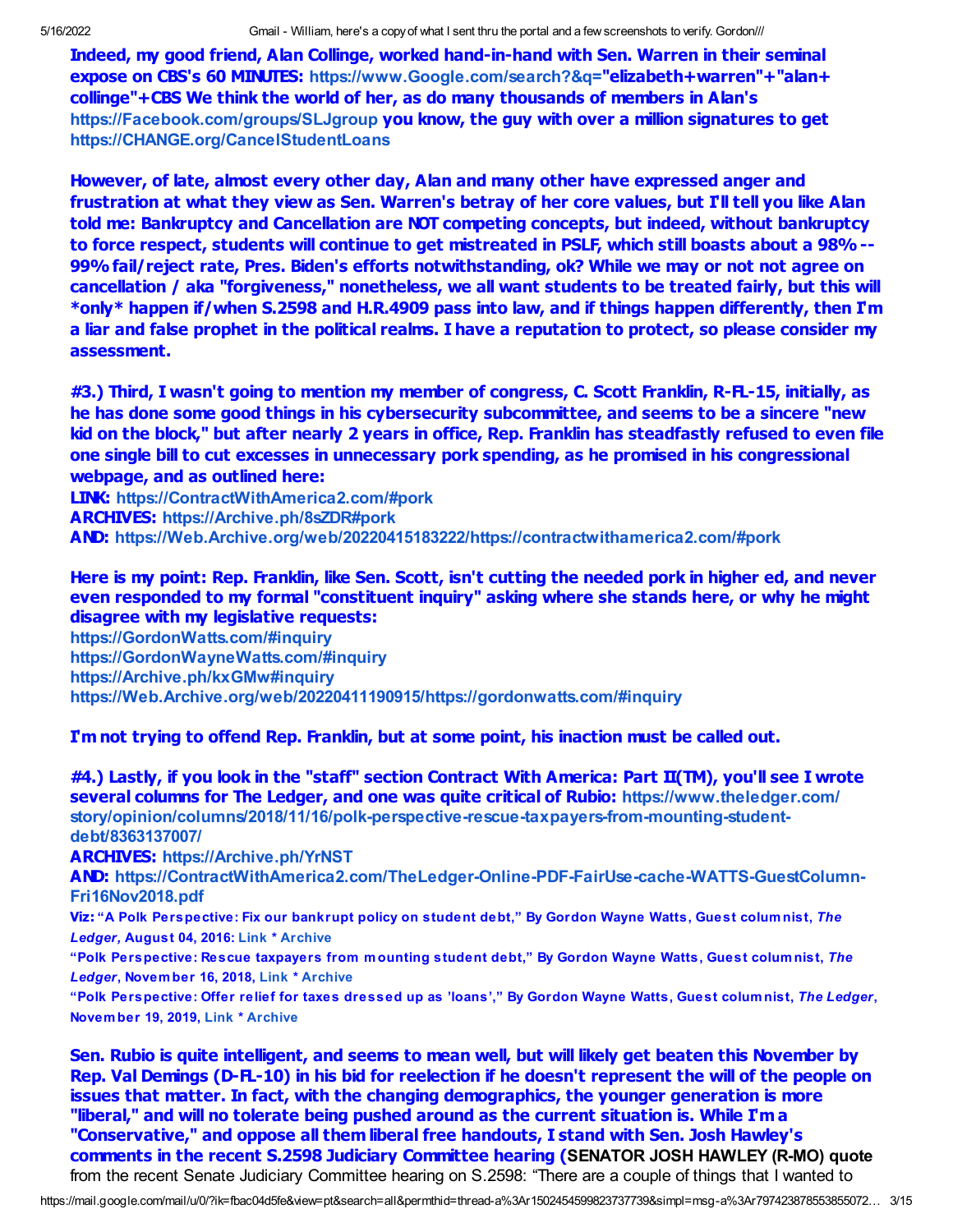focus on: The first is that, while I don't support cancellation of all student debt, for the reasons that have been talked about – the massive – I think – subsidy to wealthier Americans and also the massive subsidy to universities – I want to say that I can't think of very many good reasons to keep students with massive amounts of debts as lifelong serfs of banks – and lifelong serfs of universities by not allowing them to discharge in bankruptcy of their debt under appropriate circumstances." (1:26:41—1:27:09 in local video, and 1:40:56— 1:41:24 in official Senate website video, download links above.) As such, I must stand \*\*against\*\* Sen. Rubio's inaction, here. S.2598 and H.R.4907 are appropriate compromises which defend both Conservative and Liberal goals. Cf: <https://contractwithamerica2.com/#bankruptcy> and <https://www.gordonwatts.com/Supporters-StudentLoanBankruptcy-only-FINAL.html> I will add one thing, though: I respectfully disagree with Sen. Hawley on the "wealthy" comment: NO person who is wealthy needs student loans, and, by contract, no person with student loans is wealthy, especially given the documented price-gouging.

Anyhow, while I may strongly disagree with certain lawmakers, my closing point, before inviting you to respond to our press inquiry, is simply: I do NOT wish any insult or offense on ANY person (lawmaker, staff, or even one of our readers).

## **Gordon**

-------- Original message -------- From: [gordon@contractwithamerica2.com](mailto:gordon@contractwithamerica2.com) Date: 4/16/22 5:56 AM (GMT-05:00) To: [gww1210@gmail.com,](mailto:gww1210@gmail.com) [gww1210@aol.com,](mailto:gww1210@aol.com) Gordon@ContractWithAmerica2.com Cc: [gww1210@gmail.com](mailto:gww1210@gmail.com), [gww1210@aol.com](mailto:gww1210@aol.com), Gordon@ContractWithAmerica2.com Subject: PRESS INQUIRY (Time-sensitive) New Subject: PRESS INQUIRY (Time-sensitive) Re-send (internal tracking: GROUP VIII: Apology to Sens. Rick Scott (R-FL) & Elizabeth Warren (R-MA), and Group I, northeast / follow-up)

From: Gordon Wayne Watts, National Director, CONTRACT WITH AMERICA: PART II <sup>(TM)</sup>

To: U.S. Senators and Members of Congress via staff email behind Bcc

Subject: Press Inquiry (4-part multiple choice question on higher ed epic failure; time-sensitive due to the Markup schedule on at least one bill, S.2598)

Date: Saturday, 16 April 2022

## Dear Lawmakers and staff:

As we've been giving ongoing coverage of the epic fail in American Higher Education funding, we've been informed by official sources that S.2598, an historic and landmark bill, is headed for markup at light speed, and, speaking only for myself, my gut feeling says that a related bill, H.R.4907, is shortly to follow, though we have no official word. In case you haven't heard of our organisation or myself, I'm the higher ed reporter & editor in chief of The Register, Conservative online news & Nat'l Dir., CONTRACT WITH AMERICA: PART II<sup>(TM)</sup> ((\*\*)), a nonpartisan research project patterned after Newt Gingrich's original CWA (though not affiliated), which advocates for bipartisan issues such as protecting the power/telcom "grid," cutting excess "pork" spending, and affordable college. We're working on a press inquiry to lawmakers inquiring where you stand on proposed solutions. We've found these four dominant in the political zeitgeist:

((A)) LIBERAL SOLUTION: Free College (like we do with taxpayer-funded Public Ed), and broad student loan cancellation.

((B)) STATUS QUO: College is excessively unaffordable to most; both taxpayer and student feel the crunch.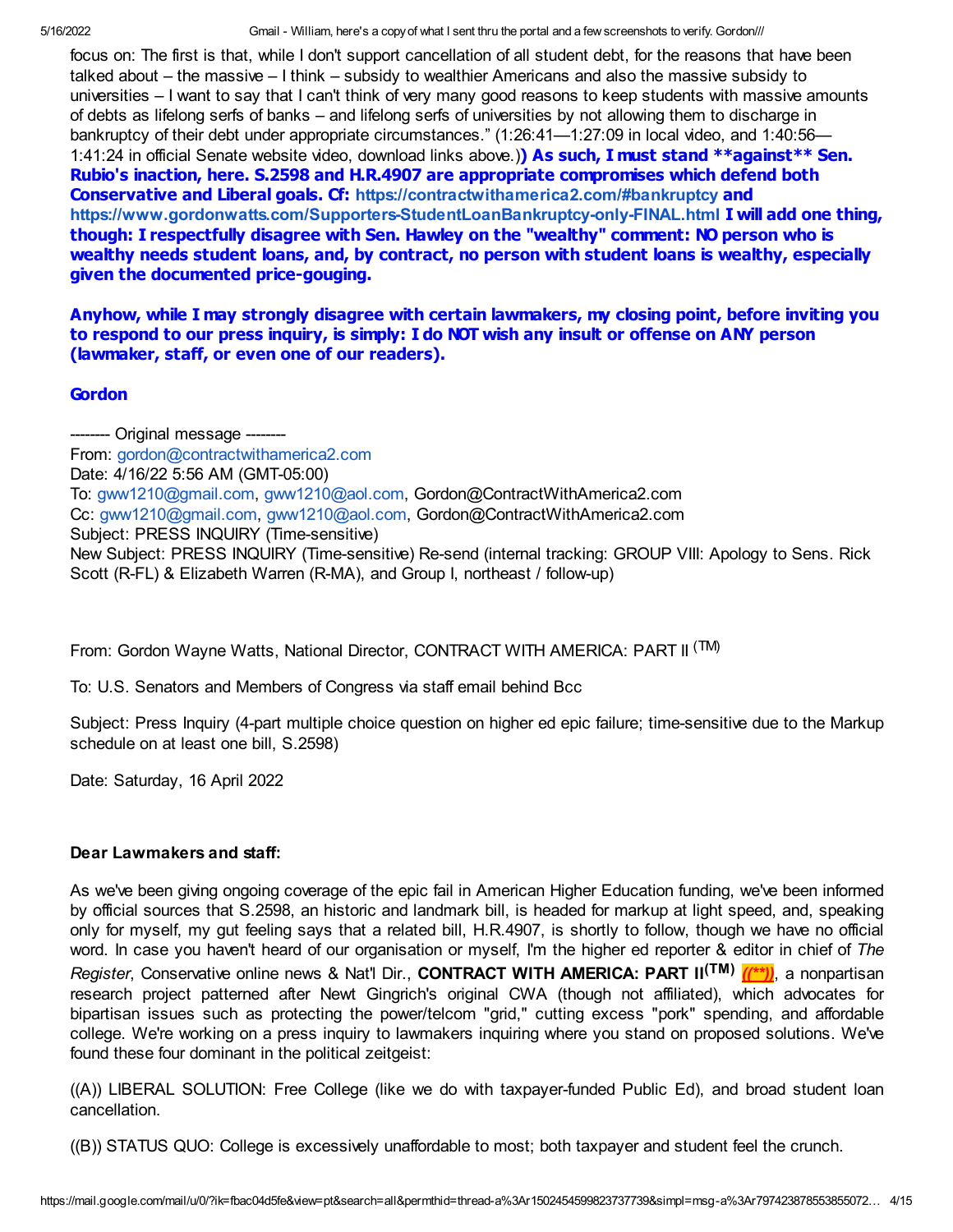((C)) DE NOVO: New "repayment" programs or plans (such as S.2596, Sen Rubio's "LOAN ACT").

((D)) MIDDLE-GROUND COMPROMISE: S.2598, the current student loan bankruptcy bill with a modest 10-year wait period, claw-back accountability measures for "bad colleges," and a bill with twice as many GOP sponsors as Democrat, along with H.R.4907, which addresses Private Student Loans:

\*\* [https://www.Congress.gov/bill/117th-congress/senate-bill/2598/cosponsors](https://www.congress.gov/bill/117th-congress/senate-bill/2598/cosponsors)

\*\* [https://www.Congress.gov/bill/117th-congress/house-bill/4907/cosponsors](https://www.congress.gov/bill/117th-congress/house-bill/4907/cosponsors)

**PRESS INQUIRY, PROPER:** While these 4 choices look "deceptively simple," and some may've made up your minds on proposed solutions, I'd respectfully ask lawmakers and staff to carefully review the "pros" and "cons" legislative analyses given below for \*\*ONE\*\* solid reason: While I'm a stranger to most readers, nonetheless, it's a matter of record that I'm "the" Gordon Wayne Watts who nearly won the legendary Terri Schiavo case, the largest pro-life case since Roe -- all by myself -- doing better in court than even Gov. Jeb Bush or the family's team of lawyers -- combined. (See references below to verify and/or Google me.) So, no matter your political orientation, you can be assured my analyses are thorough/complete. Below my press credentials are the pro/con legislative analyses and one multiple choice question being asked:

 $((*)$ ) Conservative Press credentials documentation>>

(( I. )) MORAL: I'm "the" Gordon Wayne Watts who almost won the legendary Terri Schiavo case all by myself, losing 4-3 in the Fla. Supreme Court, doing better even than former Fla. Gov. Jeb Bush, who lost 7-0 when Bush tried to win: Ask Google "What role did Gordon Wayne Watts play in the Terri Schiavo issue," or, perhaps, see the sources cited in [https://ContractWithAmerica2.com/#staff](https://contractwithamerica2.com/#staff) ARCHIVES: [https://Archive.ph/8sZDR#staff](https://archive.ph/8sZDR#staff) AND:[https://Web.Archive.org/web/20220415183222/https://contractwithamerica2.com/#staff](https://web.archive.org/web/20220415183222/https://contractwithamerica2.com/#staff)

PRIMARY SOURCES: \*\* In Re: GORDON WAYNE WATTS (as next friend of THERESA MARIE 'TERRI' SCHIAVO), No. SC03-2420 (Fla. Feb.23, 2005), denied 4-3 on rehearing. (Watts got 42.7% of his panel) [https://FloridaSupremeCourt.org/clerk/dispositions/2005/2/03-2420reh.pdf](https://floridasupremecourt.org/clerk/dispositions/2005/2/03-2420reh.pdf)

\*\* In Re: JEB BUSH, GOVERNOR OF FLORIDA, ET AL. v. MICHAEL SCHIAVO, GUARDIAN: THERESA SCHIAVO, No. SC04-925 (Fla. Oct.21, 2004), denied 7-0 on rehearing. (Bush got 0.0% of his panel before the same court) [https://FloridaSupremeCourt.org/clerk/dispositions/2004/10/04-925reh.pdf](https://floridasupremecourt.org/clerk/dispositions/2004/10/04-925reh.pdf)

Schiavo ex rel. Schindler v. Schiavo ex rel. Schiavo, 403 F.3d 1223, 2005 WL 648897 (11th Cir. Mar.23, 2005), denied 2-1 on appeal. (Terri Schiavo's own blood family only got 33.3% of their panel on the Federal Appeals level) \*[\\*https://Media.CA11.UsCourts.gov/opinions/pub/files/200511556.pdf](https://media.ca11.uscourts.gov/opinions/pub/files/200511556.pdf)

See also: "BREAKING- FLA GAY MARRIAGE: Novel legal argument brought to bear strongly defends Florida's definition of marriage; under review in the 11th U.S. Circuit Court of Appeals" – LAKELAND, FLORIDA (PRWEB) DECEMBER 01, 2014, LINK: via PRWeb.com \* Archive Today \* Wayback Machine [Here, I defend 1-man-1 woman marriage, but also defend our gay friends who are sometimes mistreated in various areas.]

(( II. )) FISCAL: Besides that, see some of my published columns, such as "Polk Perspective: Offer relief for taxes dressed up as 'loans'," By Gordon Wayne Watts, Guest columnist, The Ledger, November 19, 2019, [https://www.TheLedger.com/story/opinion/columns/2019/11/19/polk-perspective-offer-relief-for-taxes-dressed-up](https://www.theledger.com/story/opinion/columns/2019/11/19/polk-perspective-offer-relief-for-taxes-dressed-up-as-loans/2262933007/)as-loans/2262933007/ ARCHIVES: [https://Archive.vn/2gdEW](https://archive.vn/2gdEW) AND: https://ContractWithAmerica2. [com/TheLedger-Online-PDF-FairUse-cache-WATTS-GuestColumn-Tue19Nov2019.pdf](https://contractwithamerica2.com/TheLedger-Online-PDF-FairUse-cache-WATTS-GuestColumn-Tue19Nov2019.pdf) Besides the fact that I carefully document that former Ed Sec Betsy DeVos, plagiarised me without attribution, you can see my quote in my column: "To be clear, I'm conservative and don't seek free college, loan forgiveness, or liberal free handouts."

(( III. )) RECENT: More-recent news coverage at [https://GordonWatts.com/#GOP](https://gordonwatts.com/#GOP) Or: [https://GordonWayneWatts.com/#GOP](https://gordonwaynewatts.com/#GOP) documents "pretty convincing" evidence that it was my press inquiry to Sen. Josh Hawley (R-MO) which caused him to sign on as cosponsor to S.2598.

(( IV. )) Nat'l Dir, CONTRACT WITH AMERICA: PART II:

[https://ContractWithAmerica2.com](https://contractwithamerica2.com/)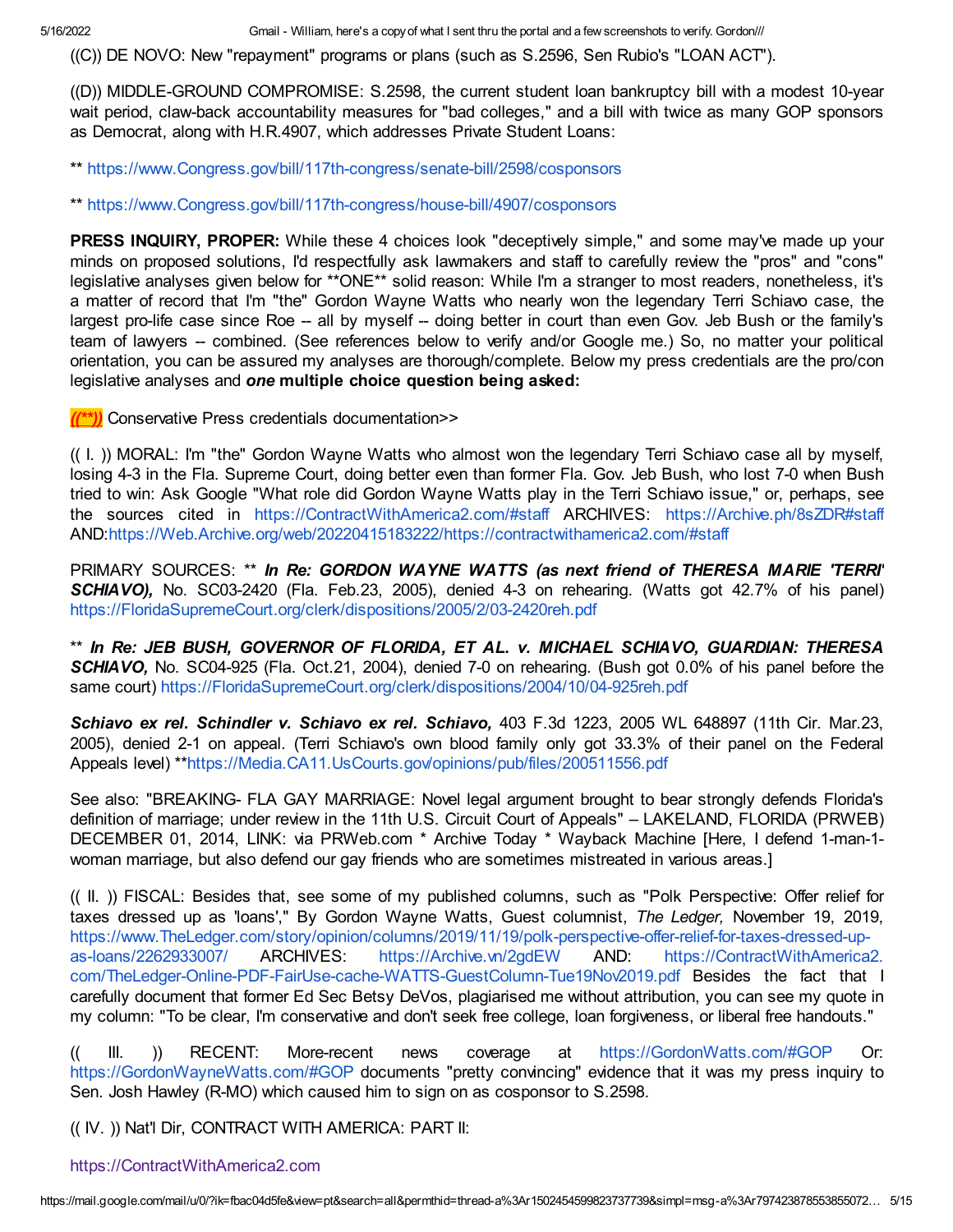Conflict of Interest disclosure: While I do have student loans outstanding, they're all in IBR (Income-based Repayment), with monthly payments of \$0.00 for the foreseeable future, and thus any loan "forgiveness" or "cancellation" would not benefit me whatsoever, so I declare no appreciable conflict of interest. Documentation:

[https://ContractWithAmerica2.com/#conflict](https://contractwithamerica2.com/#conflict) **ARCHIVES:** [https://Archive.ph/8sZDR#conflict](https://archive.ph/8sZDR#conflict) AND:[https://Web.Archive.org/web/20220415183222/https://contractwithamerica2.com/#conflict](https://web.archive.org/web/20220415183222/https://contractwithamerica2.com/#conflict)

# Legislative Analyses:

## ((A)) LIBERAL SOLUTION: Free College (like we do with taxpayer-funded Public Ed), and broad student loan cancellation.

Pros: Students have repaid taxpayers \$1.22 for EVERY \$1.00 that taxpayers have lent them -- when looking just at how gov't recovers \$1.22 from every \$1.00 of defaulted student loans -- probably more when you consider that loans in good standing have no repayment problems[.https://ContractWithAmerica2.com/#PaidInFull](https://contractwithamerica2.com/#PaidInFull) ARCHIVES: [https://Archive.ph/8sZDR#PaidInFull](https://archive.ph/8sZDR#PaidInFull) [AND:https://Web.Archive.org/web/20220415183222/https://](https://web.archive.org/web/20220415183222/https://contractwithamerica2.com/#PaidInFull) contractwithamerica2.com/#PaidInFull Thus, a good argument could be made for cancellation on "repayment" grounds alone.

Pros: Students have not only fully repaid taxpayers, and then some, but this was at illegally-inflated pricegouging levels:[https://ContractWithAmerica2.com/#price](https://contractwithamerica2.com/#price) ARCHIVES: [https://Archive.ph/8sZDR#price](https://archive.ph/8sZDR#price) AND:[https://Web.Archive.org/web/20220415183222/https://contractwithamerica2.com/#price](https://web.archive.org/web/20220415183222/https://contractwithamerica2.com/#price) Thus, fraud alone (price-gouging is illegal) justifies cancellation, and possibly some tort damages. (As colleges have been paid by taxpayers, the second loans are disbursed, there's no concern here, either.)

Pros: In many, even if not all, outstanding student loans, the change in loan contract terms by changes in the law violated clear and unambiguous Contract Law, as well as provisions of the US Constitution: [https://ContractWithAmerica2.com/#contract](https://contractwithamerica2.com/#contract) ARCHIVES:[https://Archive.ph/8sZDR#contract](https://archive.ph/8sZDR#contract) AND: [https://Web.Archive.org/web/20220415183222/https://contractwithamerica2.com/#contract](https://web.archive.org/web/20220415183222/https://contractwithamerica2.com/#contract)

To put it another way, some old timers say "they knew what they were signing," but this is false: The rules were changed after the horse race begun. Changes in a contract are prohibited by well-settled law, and any changes made void the contract "ab initio" (legal term: from the get go), torts possibly also justifying some payment to borrowers harmed.

Pros: Experts project that eighty-Five (85%) Percent of all students are expected to default and/or otherwise never repay their loans before they die:[https://ContractWithAmerica2.com/#SuperHighDefaultRate](https://contractwithamerica2.com/#SuperHighDefaultRate) ARCHIVES: [https://Archive.ph/8sZDR#SuperHighDefaultRate](https://archive.ph/8sZDR#SuperHighDefaultRate) [AND:https://Web.Archive.org/web/20220415183222/https://](https://web.archive.org/web/20220415183222/https://contractwithamerica2.com/#SuperHighDefaultRate) contractwithamerica2.com/#SuperHighDefaultRate This implies predatory lending.

Pros: Older people outnumber younger people with student loans, and they owe far more: [https://ContractWithAmerica2.com/#older](https://contractwithamerica2.com/#older) ARCHIVES:[https://Archive.ph/8sZDR#older](https://archive.ph/8sZDR#older) AND: [https://Web.Archive.org/web/20220415183222/https://contractwithamerica2.com/#older](https://web.archive.org/web/20220415183222/https://contractwithamerica2.com/#older) There are more people over 50 than under 25 with student loan debt, more people over 35 than under 35 with student loans, and the older groups owe far more in both cases. This implies predatory lending.

Pros: According the official Dept of Ed data, over half of all student loans borrowers were not paying, even before the pandemic, in 2019, probably closer to 65% when you consider \$0.00/month IBR payments. [https://ContractWithAmerica2.com/#OverHalfNotPaying](https://contractwithamerica2.com/#OverHalfNotPaying) ARCHIVES:[https://Archive.ph/8sZDR#OverHalfNotPaying](https://archive.ph/8sZDR#OverHalfNotPaying) AND:[https://Web.Archive.org/web/20220415183222/https://contractwithamerica2.com/#OverHalfNotPaying](https://web.archive.org/web/20220415183222/https://contractwithamerica2.com/#OverHalfNotPaying) This implies predatory lending.

Cons: Enacting broad loan cancellation would free some debt slaves but not abolish debt slavery and be abhorrent to Abraham Lincoln who would be turning over in his grave.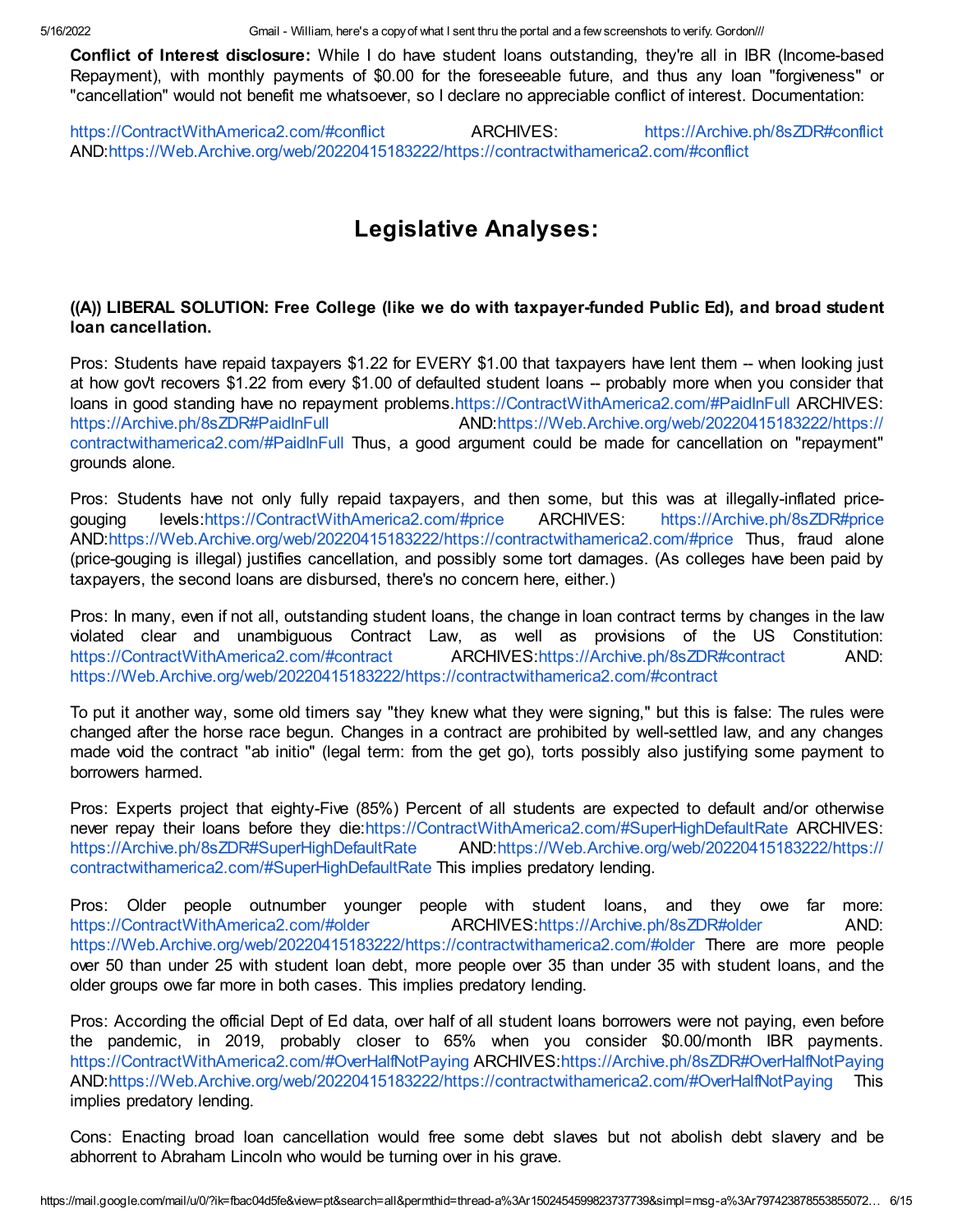Cons: Moreover, where broad loan cancellation enacted for past victims of predatory lending, there might be "push back" against efforts to fix the broken system for future students. (Critics might say we "can't afford it" because we've already done cancellation.)

ANALYSES: We take no official position for or against student loan cancellation (and the undersigned author is "Conservative" and is personally opposed to "Liberal" free handouts); however, we do note that both The President and the Sec. of Education do, indeed, have 100% and full legal authority granted him under the 1965HEA to cancel any/all student [debt:https://ContractWithAmerica2.com/ReviewOfMarkKantrowitzForgiven](https://contractwithamerica2.com/ReviewOfMarkKantrowitzForgivenessArticle_WATTS_9-6-2021.html) essArticle\_WATTS\_9-6-2021.html ARCHIVES: [https://Archive.ph/yESIf](https://archive.ph/yESIf) AND:http://Web.Archive.org/ [web/20220106142652/https://contractwithamerica2.com/ReviewOfMarkKantrowitzForgivenessArticle\\_WATTS\\_9-](http://web.archive.org/web/20220106142652/https://contractwithamerica2.com/ReviewOfMarkKantrowitzForgivenessArticle_WATTS_9-6-2021.html) 6-2021.html Moreover, it is well-documented that cancellation by Executive Order would require no appropriation nor any new taxes or cuts in spending. However, if "cancellation" was done by Legislation, "PayGo" rules, if not waived (and they probably wouldn't be) would indeed require appropriations.

CONCLUSION: While excellent legal, constitutional, and moral bases exist for 100% loan cancellation (and then some due to tort damages), not only would it not solve the problem "long term," and possibly create push back, but cancellation is not politically viable in the current political environment. While broad cancellation has strong polling support, few lawmakers are willing to consider it, and President Biden has made his view clear: He will not keep his promises in this regard. No matter our views, cancellation isn't a viable option at this time.

## ((B)) STATUS QUO: College is excessively unaffordable to most; both taxpayer and student feel the crunch.

Pros: The "INERTIA" and "STARE DECISIS" arguments: Any change would "rock the boat," and thus the arguments for defending status quo are to stand by precedent.

Cons: Allowing this to go unchallenged harms Black Americans at a disproportionate rate: "Four years after graduating college, black students owe nearly twice as much student debt as their white peers do and are three times more likely to default on those loans, according to a new paper by the Brookings Institution." SOURCE: "Black College Grads Have Twice as Much Student Debt as Whites," by Kerri Anne Renzulli, TIME, Oct 21, 2016: Archive Today cache ; Wayback Machine archive ; See also: SOURCE: "REPORT: Black-white disparity in student loan debt more than triples after graduation," by Judith Scott-Clayton and Jing Li, The Brookings Institution, Thursday, October 20, 2016. [https://ContractWithAmerica2.com/#black](https://contractwithamerica2.com/#black) ARCHIVES:[https://Archive.ph/8sZDR#black](https://archive.ph/8sZDR#black) AND: [https://Web.Archive.org/web/20220415183222/https://](https://web.archive.org/web/20220415183222/https://contractwithamerica2.com/#black) contractwithamerica2.com/#black Cons: This hurts over 45 Million Americans with student debt and another 40- 50 Million who are cosigners, family/friends, etc., about 100M Americans:https:// [ContractWithAmerica2.com/#100m](https://contractwithamerica2.com/#100m) ARCHIVES: [https://Archive.ph/8sZDR#100m](https://archive.ph/8sZDR#100m) AND:https://Web.Archive.org/ [web/20220415183222/https://contractwithamerica2.com/#100m](https://web.archive.org/web/20220415183222/https://contractwithamerica2.com/#100m)

Cons: Currently, taxpayers are "ahead" and should ask nothing for a debt that has already been "more than paid" slightly over TWO times: BUT -- An old 2019 Wall Street Journal article, quotes the CBO (The Congressional Budgeting Office), which said that the U.S. Student-Loan Program has begun losing money (running a deficit), and that was in early May 2019, BEFORE the Covid-19 Economic Downturn. https://ContractWithAmerica2. com/#cboARCHIVES: [https://Archive.ph/8sZDR#cbo](https://archive.ph/8sZDR#cbo) AND: [https://Web.Archive.org/web/20220415183222/https://](https://contractwithamerica2.com/#cbo) contractwithamerica2.com/#cbo Thus, we can't allow this to continue lest we crash the dollar. (Indeed, "free" college would cost taxpayers less than the current situation: Like Public Ed, we could regulate the costs with price controls.)

Cons: No less than nineteen (19) U.S. States hold more collegiate loan debt than their entire annual state budgets:[https://ContractWithAmerica2.com/#19states](https://contractwithamerica2.com/#19states) ARCHIVES: [https://Archive.ph/8sZDR#19states](https://archive.ph/8sZDR#19states) AND:[https://Web.Archive.org/web/20220415183222/https://contractwithamerica2.com/#19states](https://web.archive.org/web/20220415183222/https://contractwithamerica2.com/#19states) Cf: [https://www.BusinessInsider.com/student-loan-debt-analysis-annual-state-budget-comparison-cancelation-biden-](https://www.businessinsider.com/student-loan-debt-analysis-annual-state-budget-comparison-cancelation-biden-2021-4)2021-4

## ((C)) DE NOVO: New "repayment" programs or plans (such as S.2596, Sen Rubio's "LOAN ACT"), which reduces interest to zero in favour of set fees.

Pros: Sen. Rubio, my senior senator, means well (and this would be good, in theory).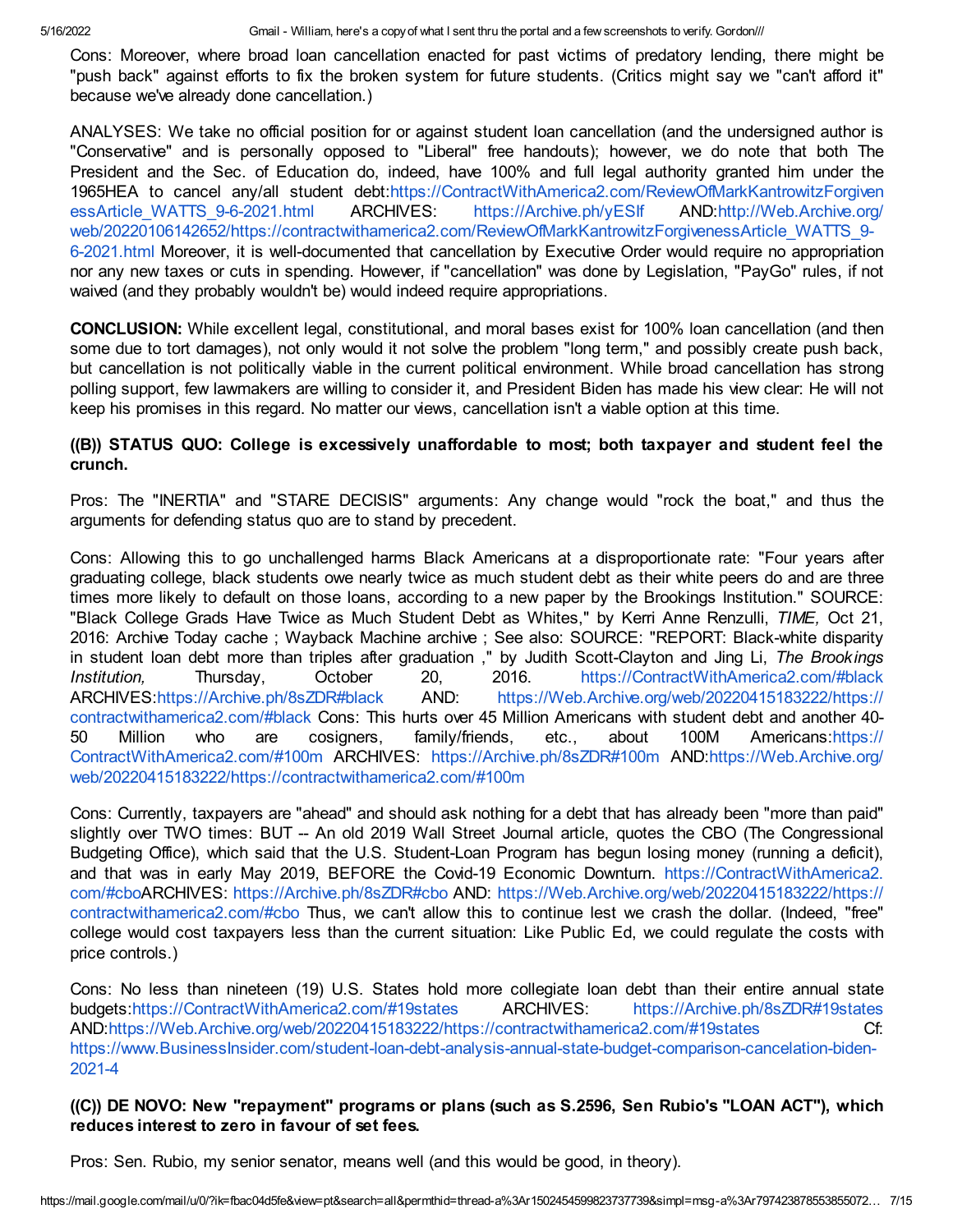Cons: Without the "threat of bankruptcy defense" to force the Dept of Ed to administer this fairly, it would fail, and if anyone disagrees, then please explain why ninety-nine (99%) of all PSLF (Public Service Loan Forgiveness) applicants are rejected.

[https://ContractWithAmerica2.com/#PSLFfailure](https://contractwithamerica2.com/#PSLFfailure) ARCHIVES: [https://Archive.ph/8sZDR#PSLFfailure](https://archive.ph/8sZDR#PSLFfailure) AND:[https://Web.Archive.org/web/20220415183222/https://contractwithamerica2.com/#PSLFfailure](https://web.archive.org/web/20220415183222/https://contractwithamerica2.com/#PSLFfailure) Cf: <https://www.cnbc.com/2021/03/23/the-us-already-has-student-debt-forgivenessbut-barely-anyone-gets-it.html> Even were Sen. Rubio's bill, S.2596, to pass, it would likely be administered unfairly like PSLF was. Moreover, Credit Card lenders "work with" borrowers to refi, unlike the broken American Higher Ed lending system.

## ((D)) MIDDLE-GROUND COMPROMISE: S.2598, the current student loan bankruptcy bill with a modest 10 year wait period, claw-back accountability measures for "bad colleges," and a bill with twice as many GOP sponsors as Democrat, along with H.R.4907, which addresses Private Student Loans:

\*\* [https://www.Congress.gov/bill/117th-congress/senate-bill/2598/cosponsors](https://www.congress.gov/bill/117th-congress/senate-bill/2598/cosponsors)

#### \*\* [https://www.Congress.gov/bill/117th-congress/house-bill/4907/cosponsors](https://www.congress.gov/bill/117th-congress/house-bill/4907/cosponsors)

Cons: The "INERTIA" and "STARE DECISIS" arguments: Any change would "rock the boat," and thus the arguments for defending status quo are to stand by precedent.

Pros: Bankruptcy Uniformity is not a free handout but rather required by the US Constitution's Uniformity clause:

[https://ContractWithAmerica2.com/#bankruptcy](https://contractwithamerica2.com/#bankruptcy) ARCHIVES: [https://Archive.ph/8sZDR#bankruptcy](https://archive.ph/8sZDR#bankruptcy) AND:[https://Web.Archive.org/web/20220415183222/https://contractwithamerica2.com/#bankruptcy](https://web.archive.org/web/20220415183222/https://contractwithamerica2.com/#bankruptcy) NOTE: US Bankruptcy Code for student loans not only lack uniformity compared to other debt (unsecured credit cards, for example), but also amongst itself: Some Federal circuits use the "Undue Hardship" standard, whereas others use the "totality of circumstances" standard when considering discharge of student debt. (Google these or ask me if you need help, here.)

Pros: (FOR CONSERVATIVES) Only with the threat of bankruptcy self-defense will the Dept of Ed tamp down obscenely excessive taxpayer-funded student loan subsidies, thereby putting a stop to "trillions" bleeding out in pork spending. (Example: Credit Card companies aren't lending excessive amounts to borrowers because they can defend in bankruptcy.)

Pros: (FOR CONSERVATIVES) Only with the threat of bankruptcy self-defense will lobbyists "see the handwriting on the wall," and back off sufficient to let "Conservative" lawmakers file/enact legislation to cut pork subsidy spending? (Example: If you disbelieve, then please explain why even very Conservative lawmakers haven't even filed such bills, much less passed them into law. EXAMPLE: Sen. Rick Scott's (R-FL) failure to enact or even file price-control or subsidy cuts (promised in his 9-10-2019 press release) proves the need for this Free Market force to tamp down excess lending by Dept of Ed, making them reluctant to waste trillions in unneeded loans which we never needed in the past. LINK: https://www.RickScott.senate.gov/sen-rick-scott[announces-proposals-lower-cost-higher-education](https://www.rickscott.senate.gov/sen-rick-scott-announces-proposals-lower-cost-higher-education) ARCHIVES: [https://Archive.vn/bOr5L](https://archive.vn/bOr5L) AND: [https://Web.Archive.org/web/20201026053431/https://www.RickScott.Senate.gov/sen-rick-scott-announces](https://web.archive.org/web/20201026053431/https://www.RickScott.Senate.gov/sen-rick-scott-announces-proposals-lower-cost-higher-education)proposals-lower-cost-higher-education AND: [https://ContractWithAmerica2.com/FannyDeregulation/SCOTT-](https://contractwithamerica2.com/FannyDeregulation/SCOTT-PressRelease-Sept-10-2019_PDF.pdf)PressRelease-Sept-10-2019\_PDF.pdf )

Pros: (FOR CONSERVATIVES) College debt is almost ten (10%) percent of total US Debt and must be reduced or eliminated to avert a crash of the dollar: "Today, FSA's [student debt] portfolio is nearly 10 percent of our nation's debt. [] Stop and absorb that for a moment. Ten percent of our total national debt." Source: U.S. Dept of Education, Sec. of Education, Betsy DeVos, 11-27-2018 speech: LINK-1: [https://Archive.vn/aRKbd](https://archive.vn/aRKbd) LINK-[2:https://Web.Archive.org/web/20210108035439/https://www.ED.gov/news/speeches/prepared-remarks-us](https://web.archive.org/web/20210108035439/https://www.ED.gov/news/speeches/prepared-remarks-us-secretary-education-betsy-devos-federal-student-aids-training-conference)secretary-education-betsy-devos-federal-student-aids-training-conference LINK-3: [https://GordonWatts.com/DeVos-speech\\_11-27-2018\\_PDF.pdf](https://contractwithamerica2.com/DeVos-speech_11-27-2018_PDF.pdf) LINK-4:https://ContractWithAmerica2.com/ DeVos-speech\_11-27-2018\_PDF.pdf

Pros: (FOR CONSERVATIVES) College debt, if not addressed by lawmakers (students, who've over-paid, can't pay any more, so forget that) will crash the dollar if lawmakers don't cut or eliminate taxpayer-funded subsidies, here: Without the "Free Market" forces of bankruptcy to tamp down excessive spending of tax dollars, we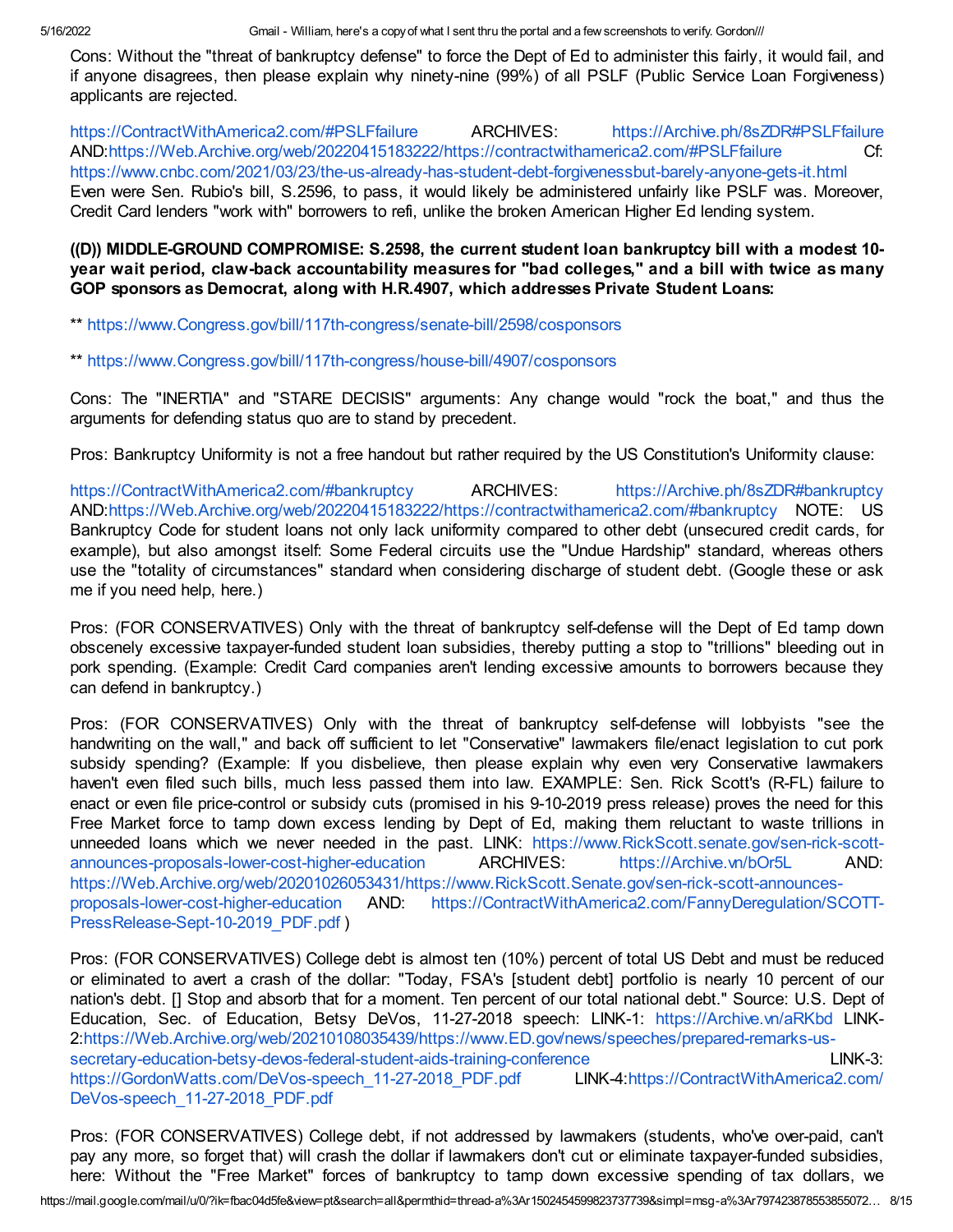absolutely will crash the dollar and collapse the US economy:

[https://GordonWatts.com/#crash](https://gordonwatts.com/#crash)

[https://GordonWayneWatts.com/#crash](https://gordonwaynewatts.com/#crash)

[https://Archive.ph/kxGMw#crash](https://archive.ph/kxGMw#crash)

[https://Web.Archive.org/web/20220411190915/https://gordonwatts.com/#crash](https://web.archive.org/web/20220411190915/https://gordonwatts.com/#crash)

Pros: (FOR LIBERALS) Only with the threat of bankruptcy self-defense would IBR, IDR, and PSLF be administered fairly.

Pros: (FOR LIBERALS) Only with the threat of bankruptcy self-defense would the Dept of Ed become more reluctant to lend irresponsibly, thus colleges would be forced to lower costs when they realise that borrowers no longer have "deep pockets" loans from the "Sugar Daddy" taxpayer.

Pros: Of all the options being discussed, this is the only option that is politically viable and yet still effective at being a "compromise" that doesn't compromise ones values, helping students (a concern of liberals) and taxpayers (a concern of conservatives), causing pain only to colleges, who are in no need of additional enrichment, especially given the quality compared to higher education in other countries which charge students and taxpayers far less.

Pros: Broad bipartisan support, even among GOP Republican lawmakers, normally reluctant to support collegiate debt bankruptcy uniformity:

\*\* Sen. John Cornyn (R-TX), original sponsor of S.2598, FRESH START Through Bankruptcy Act, 116th Congress (2021-2022)

\*\* Sen. Josh Hawley (R-MO), cosponsor of S.2598, FRESH START Through Bankruptcy Act, 116th Congress (2021-2022)

\*\* Sen. Richard J. "Dick" Durbin (D-IL), currently the Democratic Whip and Chair: U.S. SENATE JUDICIARY COMMITTEE: "Primary Sponsor" of S.1414 - Student Borrower Bankruptcy Relief Act of 2019, 116th Congress (2019-2020) – and: "Primary Sponsor" of S.2598 - FRESH START Through Bankruptcy Act, 116th Congress (2021-2022) – Sen. Durbin makes key comments in the Senate Judiciary Committee for S.2598, about growing bipartisan support—which is true, and necessary for progress.

\*\* Rep. Glenn S. Grothman (R-WI-06th) – Conservative Republican: "Primary Sponsor" of H.R.5899 - To amend title 11 of the United States Code to make debts for student loans dischargeable., 116th Congress (2019-2020)

\*\* Rep. John Katko (R-NY-24th) – Conservative Republican, and a former Federal Prosecutor: "Primary Sponsor" of H.R.770 - Discharge Student Loans in Bankruptcy Act of 2019, 116th Congress (2019-2020) – –as well as an "Original cosponsor" of H.R.2648 - Student Borrower Bankruptcy Relief Act of 2019, 116th Congress (2019-2020) – –as well as an "Original cosponsor" of H.R.2366 - Discharge Student Loans in Bankruptcy Act of 2017, 115th Congress (2017-2018) – –as well as a cosponsor of H.R.449 - Discharge Student Loans in Bankruptcy Act of 2015, 114th Congress (2015-2016)

\*\* Rep. Christopher H. Smith (R-NJ-04th) – Conservative Republican, and long-term, well-respected Congressman: "CoSponsor" of H.R.770 - Discharge Student Loans in Bankruptcy Act of 2019, 116th Congress (2019-2020)

\*\* Rep. Ralph Norman (R-SC-05th) Conservative Republican: "Original cosponsor" of H.R.5899 - To amend title 11 of the United States Code to make debts for student loans dischargeable., 116th Congress (2019-2020)

\*\* Rep. David W. Jolly (R-FL-13th) former member of Congress who was a life-long Republican, who served in Congress from 2014 to 2017, following the death of his mentor and former boss, Rep. C.W. "Bill" Young – and a staunch opponent of the Affordable Care Act and abortion –but who quit the GOP and registered as "Independent" only over differences with President Trump: Cosponsor of H.R.449 - Discharge Student Loans in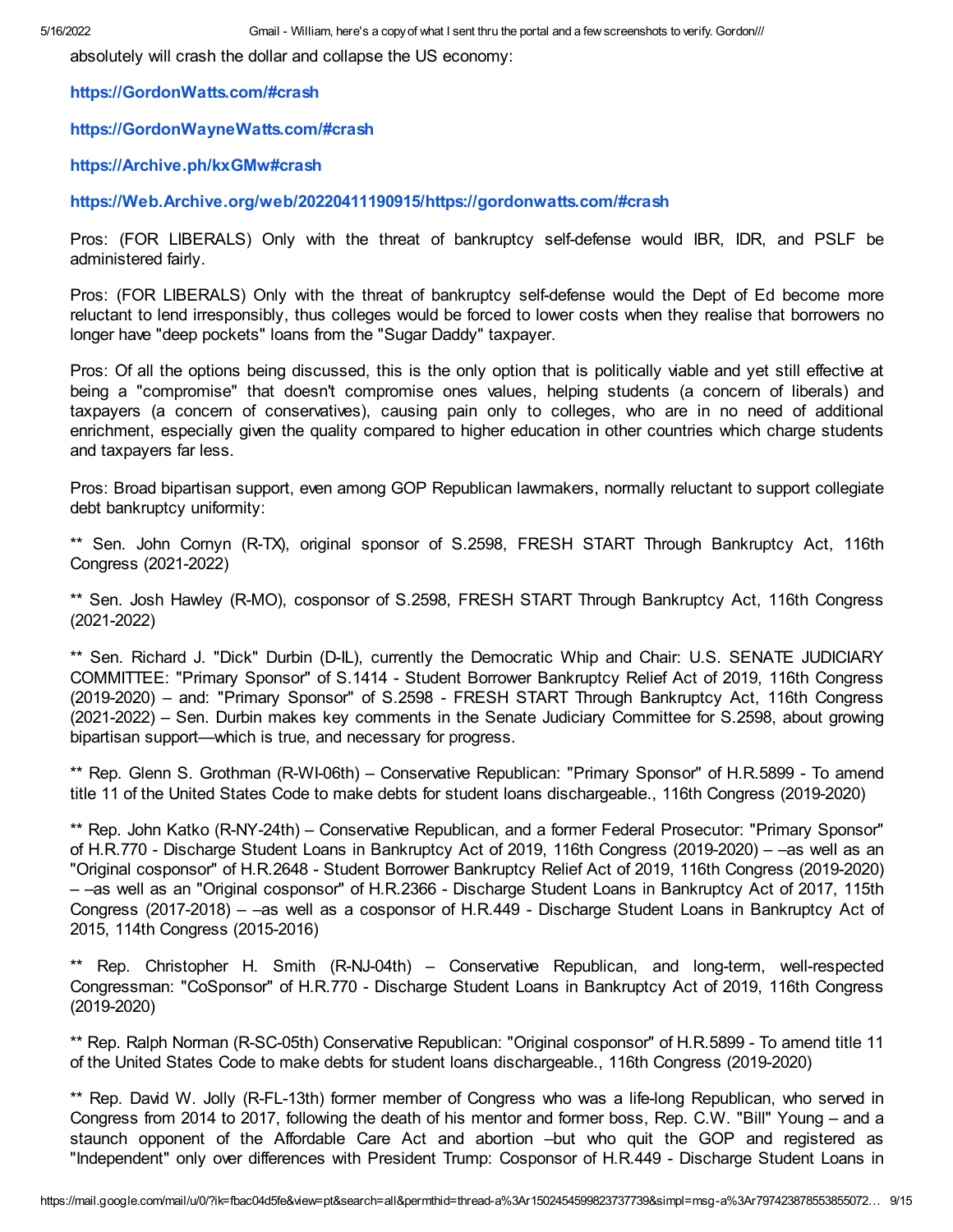Bankruptcy Act of 2015, 114th Congress (2015-2016)

Pros: Broad bipartisan support among Americans, not just lawmakers, with the following support: "updating bankruptcy laws to get rid of student debt (66%)" and "restrictions or price controls on the cost of a university education (78%)."

[https://ContractWithAmerica2.com/#polls](https://contractwithamerica2.com/#polls) ARCHIVES: [https://Archive.ph/8sZDR#polls](https://archive.ph/8sZDR#polls) AND:[https://Web.Archive.org/web/20220415183222/https://contractwithamerica2.com/#polls](https://web.archive.org/web/20220415183222/https://contractwithamerica2.com/#polls)

Pros: Back when student loans were treated the same as all other loans in bankruptcy court, only about zeropoint-three (0.3%) percent were discharged in bankruptcy, thus change in bankruptcy laws was not justified, but rather done on false pretenses:

[https://ContractWithAmerica2.com/#harvard](https://contractwithamerica2.com/#harvard) **ARCHIVES:** [https://Archive.ph/8sZDR#harvard](https://archive.ph/8sZDR#harvard) AND:[https://Web.Archive.org/web/20220415183222/https://contractwithamerica2.com/#harvard](https://web.archive.org/web/20220415183222/https://contractwithamerica2.com/#harvard) Cf: [http://HarvardLawReview.org/wp-content/uploads/pdfs/vol126\\_student\\_loan\\_exceptionalism.pdf](http://harvardlawreview.org/wp-content/uploads/pdfs/vol126_student_loan_exceptionalism.pdf) Or: [https://Archive.ph/pkPL3](https://archive.ph/pkPL3) [Or:https://Web.Archive.org/web/20210919080910/http://harvardlawreview.org/wp](https://web.archive.org/web/20210919080910/http://harvardlawreview.org/wp-content/uploads/pdfs/vol126_student_loan_exceptionalism.pdf)content/uploads/pdfs/vol126 student loan exceptionalism.pdfTherefore, if bankruptcy defense worked well back them, it can work well again. "If it ain't broke, don't fix it."

Pros: While reasonable minds can disagree on the "free college" and "loan forgiveness" matters, almost all Americans are fed up with "Bankruptcy for me, but not for thee" double standards pushed by politicians of both political parties -- which many believe violate The "Golden Rule" in three (3) Major World Religions and has strong polling data to support this contention:

JUDAISM: Leviticus 19:18b, Leviticus 19:34, The Golden Rule, OLD TESTAMENT (PENTATEUCH) CHRISTIANITY: Matthew 22:39b, Mark 12:31b, Luke 6:31, Matthew 7:12, The Golden Rule, NEW TESTAMENT (HOLY BIBLE)

ISLAM: Surah 24:22 An-Nur, The Light, on treatment; Surah 2:275 Al-Baqarah, The Cow, on prohibitions of usuerious interest; See also: Surah 3:130, The Family of Imran; Surah 4:161, The Women; Surah 30:39 al-Rum aka The Romans (THE NOBLE QUR'AN)

[https://ContractWithAmerica2.com/#polls](https://contractwithamerica2.com/#polls) ARCHIVES: [https://Archive.ph/8sZDR#polls](https://archive.ph/8sZDR#polls) AND:[https://Web.Archive.org/web/20220415183222/https://contractwithamerica2.com/#polls](https://web.archive.org/web/20220415183222/https://contractwithamerica2.com/#polls)

Most Americans fall into one of these "3 major" religions, and should be expected to comply; however, even most atheists and agnostics, when questioned about "fair treatment" would probably find repugnant and morally objectionable a legal standard that allows rich colleges to obtain bankruptcy discharge (as well as rich businesses and even gamblers, a point mentioned in passing in the SENATE JUDICIARY hearing on S.2598), but deny poor college students. (The only Americans in favour of "unfair" bankruptcy standards are probably those few rich folk who directly benefit, but, while their welfare is important, the needs of the many outweigh the needs of the few – or the one – as Lenard Nimoy's SPOCK rightly tells viewers in one recent STAR TREK movie.) See also:

Unequal Scales / Unfair Balances (Prov.11:1-3, 16:11, 20:23, Deut.25:13-15, Hosea 12:7-8, Micah 6:11), Jubilee (Lev.25, Num.36:4), Usury (Ex.22:25, Lev.25, Deut.23:19-20, Ps.15:5, Prov.28:8, Ez.18:8-13, Is.24:2, I Tim.6:17- 19, James 5)

See also supporting documentation:

[https://GordonWatts.com/GordonWayneWatts\\_AMENDED\\_Testimony\\_SenateJudiciary\\_](https://gordonwatts.com/GordonWayneWatts_AMENDED_Testimony_SenateJudiciary_Tue03Aug2021_Proposed.pdf) Tue03Aug2021\_Proposed.pdf

https://ContractWithAmerica2.com/GordonWayneWatts\_AMENDED\_Testimony\_SenateJudiciary Tue03Aug2021\_Proposed.pdf

[https://Web.Archive.org/web/20220127234544/https://www.gordonwatts.com/GordonWayneWatts\\_AMENDED\\_](https://web.archive.org/web/20220127234544/https://www.gordonwatts.com/GordonWayneWatts_AMENDED_Testimony_SenateJudiciary_Tue03Aug2021_Proposed.pdf) Testimony\_SenateJudiciary\_Tue03Aug2021\_Proposed.pdf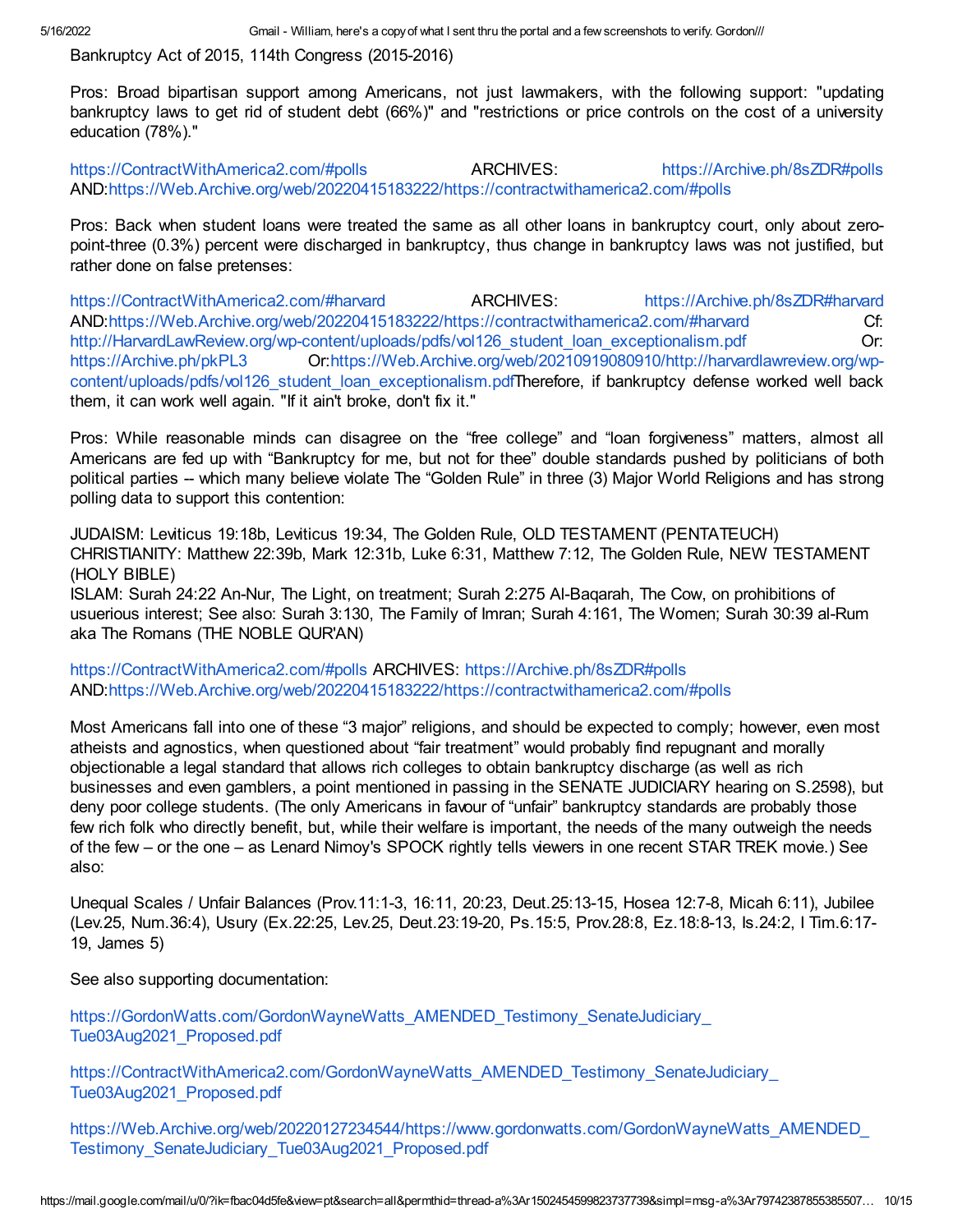[https://ContractWithAmerica2.com/Supporters-StudentLoanBankruptcy-only-FINAL.html](https://contractwithamerica2.com/Supporters-StudentLoanBankruptcy-only-FINAL.html)

#### [https://Archive.ph/njFTa](https://archive.ph/njFTa)

#### [https://web.archive.org/web/20211127102408/https://www.gordonwatts.com/Supporters-StudentLoanBankruptcy](https://web.archive.org/web/20211127102408/https://www.gordonwatts.com/Supporters-StudentLoanBankruptcy-only-FINAL.html)only-FINAL.html

#### CLOSING REMARKS in favour of S.2598:

QUOTE: "[Sen. Elizabeth] Warren, who is not a sponsor of that bill [S.2598], declined to comment on whether she would support it, saying she is committed to cancellation as the way to relieve borrowers of the country's collective \$1.7 trillion in student debt. [] "I am not going to negotiate against myself," Warren said. "We need the president to cancel \$50,000 in student loan debt.""

"Biden gives reprieve for student loans, but borrowers want permanent relief," by Haley Fuller, Globe Correspondent, BOSTON GLOBE, Updated January 28, 2022, LINK: [https://www.BostonGlobe.com/2022/01/28/nation/biden-gives-reprieve-student-loans-borrowers-want](https://www.bostonglobe.com/2022/01/28/nation/biden-gives-reprieve-student-loans-borrowers-want-permanent-relief/)permanent-relief/

ARCHIVES: [https://Archive.ph/zuzKt](https://archive.ph/zuzKt) AND: https://Web.Archive.org/web/20220128231300/https://www. [bostonglobe.com/2022/01/28/nation/biden-gives-reprieve-student-loans-borrowers-want-permanent-relief/](https://web.archive.org/web/20220128231300/https://www.bostonglobe.com/2022/01/28/nation/biden-gives-reprieve-student-loans-borrowers-want-permanent-relief/) AND: [https://ContractWithAmerica2.com/BostonGlobe-on-LizWarren\\_1-28-2022\\_viaArchiveToday.pdf](https://contractwithamerica2.com/BostonGlobe-on-LizWarren_1-28-2022_viaArchiveToday.pdf)

**Official RESPONSE from this undersigned writer:** Sen. Liz Warren's (D-MA) refusal to get behind Sen. Durbin's student loan bk bill, S.2598, "negotiates against" herself insofar as it leaves borrowers defenseless as evidenced by the 99% PSLF failure rate and other mistreatments.

Further RESPONSE from this undersigned writer: Sen. Rick Scott's (F-FL) refusal to join Sens. Hawley (R-MO) and Cornyn (R-TX) on S.2598 "negotiates against" himself insofar as his continued failure to enact or even file price-control or subsidy cuts (promised in his 9-10-2019 press release) proves the need for this Free Market force to tamp down excess lending by Dept of Ed, making them reluctant to waste trillions in unneeded loans which we never needed in the past. LINK: [https://www.RickScott.senate.gov/sen-rick-scott-announces-proposals](https://www.rickscott.senate.gov/sen-rick-scott-announces-proposals-lower-cost-higher-education)lower-cost-higher-education ARCHIVES: [https://Archive.vn/bOr5L](https://archive.vn/bOr5L) AND: https://Web.Archive.org/web/ [20201026053431/https://www.RickScott.Senate.gov/sen-rick-scott-announces-proposals-lower-cost-higher](https://web.archive.org/web/20201026053431/https://www.RickScott.Senate.gov/sen-rick-scott-announces-proposals-lower-cost-higher-education)education AND: [https://ContractWithAmerica2.com/FannyDeregulation/SCOTT-PressRelease-Sept-10-](https://contractwithamerica2.com/FannyDeregulation/SCOTT-PressRelease-Sept-10-2019_PDF.pdf) 2019\_PDF.pdf

PRESS INQUIRY, PROPER -- REPRISED: Of the four proposed solutions, above, which one do you support? You may pick several if they don't conflict, for example, you can pick cancellation and bankruptcy restoration, but you can't pick status quo and anything else.

 $((A))$  LIBERAL SOLUTION: Free College loan cancellation  $-$  strongly justified, but **politically unviable.** 

((B)) STATUS QUO: College is excessively unaffordable to most; both taxpayer and student feel the crunch.

((C)) DE NOVO: New "repayment" programs or plans (such as S.2596, Sen Rubio's "LOAN ACT"), which will fail like PSLF's 99% reject/fail rate. Well-meaning but ineffective.

((D)) MIDDLE-GROUND COMPROMISE: S.2598, the current student loan bankruptcy bill with a modest 10-year wait period, claw-back accountability measures for "bad colleges," and a bill with twice as many GOP sponsors as Democrat, along with H.R.4907, which addresses Private Student Loans:

\*\* [https://www.Congress.gov/bill/117th-congress/senate-bill/2598/cosponsors](https://www.congress.gov/bill/117th-congress/senate-bill/2598/cosponsors)

\*\* [https://www.Congress.gov/bill/117th-congress/house-bill/4907/cosponsors](https://www.congress.gov/bill/117th-congress/house-bill/4907/cosponsors)

## TO REPLY -- You have several options:

[[ #1. ]] We plan on monitoring Congress.gov for cosponsors to these bills and will do news and commentary as appropriate.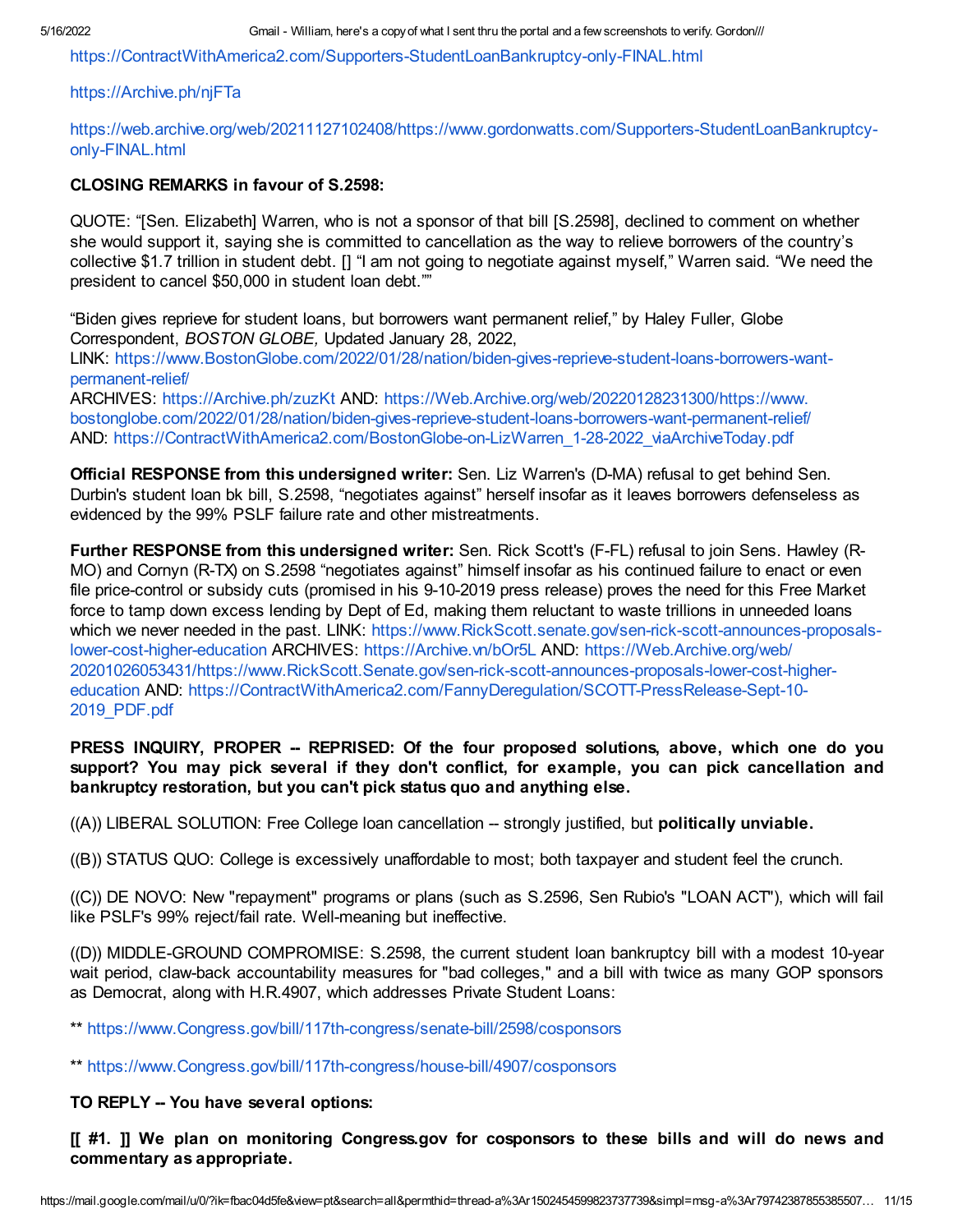[[ #2. ]] You may "reply to all," including all three of our email addresses to ensure delivery while we get our email network set up[:Gww1210@gmail.com](mailto:Gww1210@gmail.com) is my main personal email, and alternates are [Gww1210@AOL.com](mailto:Gww1210@AOL.com) and [Gordon@ContractWithAmerica2.com,](mailto:Gordon@ContractWithAmerica2.com) my professional email for business use only.

[[ #3. ]] Alternatively, you may call me if you have questions: 863-687-6141 or 863-688-9880.

[[ #4. ]] Bonus 4th option: I can sometimes be reached by social media.

We await your reply; please tarry not, as these bills are headed towards markup at last word.

With kind regards, I am, Sincerely,

Gordon Wayne Watts, editor-in-chief, The Register

[www.GordonWayneWatts.com](http://www.gordonwaynewatts.com/) / [www.GordonWatts.com](http://www.gordonwatts.com/)

National Director, CONTRACT WITH AMERICA: PART II<sup>(TM)</sup>

[https://ContractWithAmerica2.com](https://contractwithamerica2.com/)

ALWAYS FAITHFUL - To God

BS, The Florida State University, double major with honours: Biological & Chemical Sciences

AS, United Electronics Institute, VALEDICTORIAN

\* [https://GordonWatts.com/education](https://gordonwatts.com/education) \* [https://GordonWayneWatts.com/education](https://gordonwaynewatts.com/education) 2046 Pleasant Acre Drive, Plant City, FL 33801-2113 Home: (863) 687-6141 ; Cell: (863) 688-9880 See also: [http://Gordon\\_Watts.Tripod.com/consumer.html](http://gordon_watts.tripod.com/consumer.html) [Gww1210@aol.com](mailto:Gww1210@aol.com) ; [Gww1210@Gmail.com](mailto:Gww1210@Gmail.com) Truth is the strongest, most stable force in the Universe Truth doesn't change because you disbelieve it TRUTH doesn't bend to the will of tyrants

[www.GordonWayneWatts.com](http://www.gordonwaynewatts.com/) / [www.GordonWatts.com](http://www.gordonwatts.com/) Get Truth.

"First, they [Nazis] came for the Jews. I was silent. I was not a Jew. Then they came for the Communists. I was silent. I was not a Communist. Then they came for the trade unionists. I was silent. I was not a trade unionist. Then they came for me. There was no one left to speak for me." (Martin Niemöller, given credit for a quotation in The Harper Religious and Inspirational Quotation Companion, ed. Margaret Pepper (New York: Harper &Row, 1989), 429 -as cited on page 44, note 17, of Religious Cleansing in the American Republic, by Keith A. Fornier, Copyright 1993, by Liberty, Life, and Family Publications.

Some versions have Mr. Niemöller saying: "Then they came for the Catholics, and I didn't speak up, because I was a Protestant"; other versions have him saying that they came for Socialists, Industrialists, schools, the press, and/or the Church; however, it's certain he DID say SOMETHING like this. Actually, they may not have come for the Jews first, as it's more likely they came for the prisoners, mentally handicapped, & other so-called "inferiors" first -as historians tell us -so they could get "practiced up"; however, they did come for them -due to the silence of their neighbors -and due in part to their own silence. So: "Speak up now or forever hold your peace!"-GWW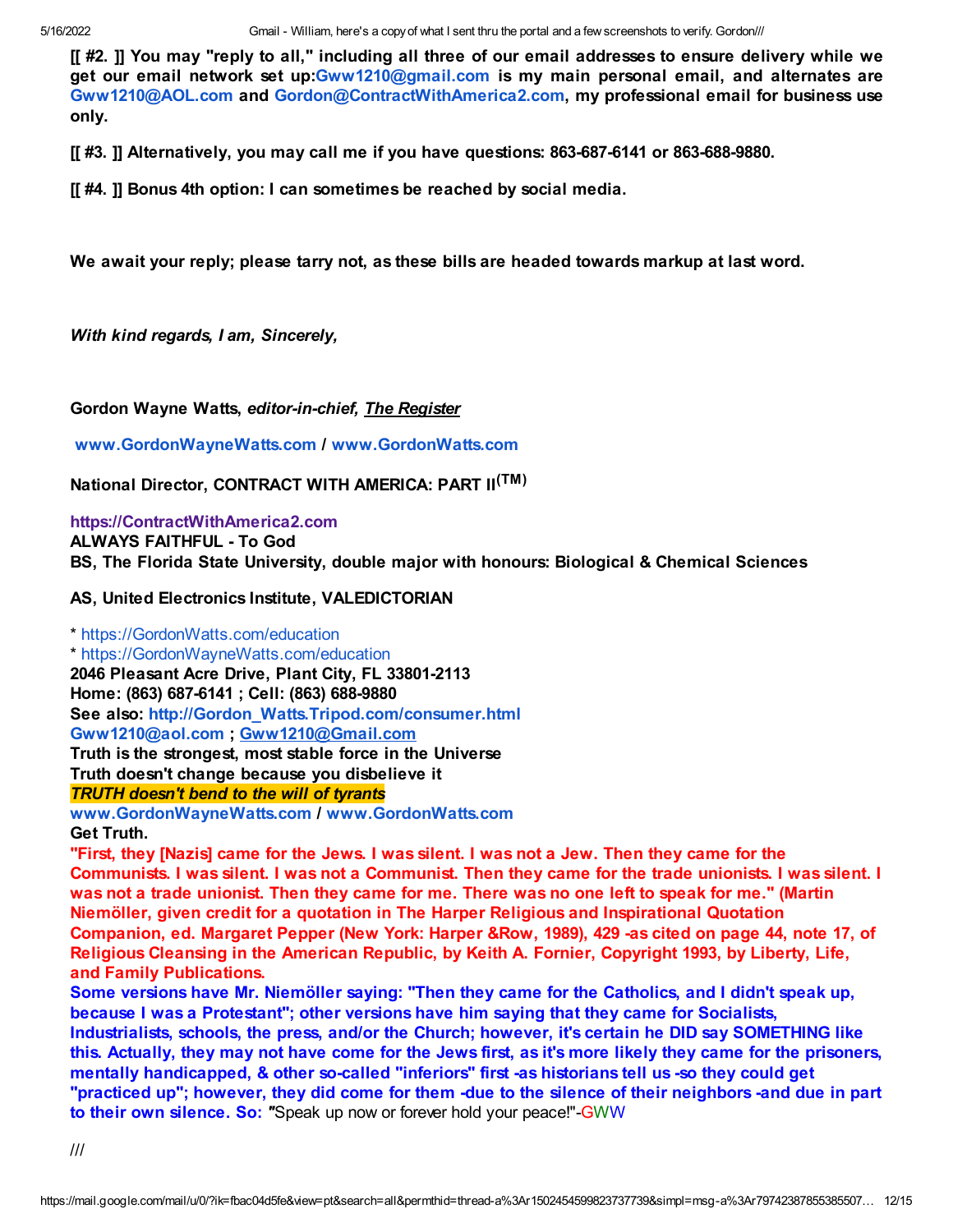| 9 attachments                                                                                                                                                                                                                                                                                                                                                                                                                                                                                                                                                                                                                                                                                                                                                                                                                                                                                                                                                                                                                |                                                                                                                                                                                                                                                                |
|------------------------------------------------------------------------------------------------------------------------------------------------------------------------------------------------------------------------------------------------------------------------------------------------------------------------------------------------------------------------------------------------------------------------------------------------------------------------------------------------------------------------------------------------------------------------------------------------------------------------------------------------------------------------------------------------------------------------------------------------------------------------------------------------------------------------------------------------------------------------------------------------------------------------------------------------------------------------------------------------------------------------------|----------------------------------------------------------------------------------------------------------------------------------------------------------------------------------------------------------------------------------------------------------------|
| $-10$<br>Gerden Wayne Watts   Kational Director                                                                                                                                                                                                                                                                                                                                                                                                                                                                                                                                                                                                                                                                                                                                                                                                                                                                                                                                                                              | <b>Centract With Jeaning</b><br>The Register<br><b>PART III.me</b><br>https://Gendon/Watts.com<br>ZzPressInquiry_HigherEdFail_html_6d78c542.png<br>tips //ContractWith America 2 cont<br>https://Gordon/MayneWatts.com<br>50K<br>Publisher and Editor-in-Chief |
| <b>COMPANY</b><br>C. With a bank<br>alle Care amanesi le sont immusi<br>Ng Kirana Mikhamilikoya<br><b>Zie Kran</b><br>a mar<br>A 1959), furnish drama (215)<br>beaux as keeps of Crawn in our and<br>Todays, from Argued Degree ends are the experimental system of the SMC and the system of the $\beta$ becomes $\beta A \ge 0.045$<br><b>THE BRAIN TOWERED</b><br>for involvement cell.<br>is note that gives operating change of the size for $\lambda$ is not be a function by the form of the form of the size of the size of the size of the size of the size of the size of the size of the size of the size of the size<br>$\qquad \qquad \Box$                                                                                                                                                                                                                                                                                                                                                                     | Screenshot_20220423-024122_Email.jpg<br>1005K                                                                                                                                                                                                                  |
| <b>Artisting</b><br>DEMPH 1<br>$\mathcal{L}_{\mathcal{R}}$ , $\mathcal{L}_{\mathcal{R}}$<br>PROVINGERY (Time canadica)<br>$\frac{1}{2}$ and $\frac{1}{2}$ in the last layer of $\frac{1}{2}$ and $\frac{1}{2}$ and $\frac{1}{2}$ and $\frac{1}{2}$ is the state of $\frac{1}{2}$ and $\frac{1}{2}$ and $\frac{1}{2}$ and $\frac{1}{2}$ and $\frac{1}{2}$ and $\frac{1}{2}$ and $\frac{1}{2}$ and $\frac{1}{2}$<br>Tom - and depression and con-<br>$n = 1$ in the spin transfer to be a set of<br>and therefore, predicipation.<br>increasements.<br>PLANDSTATIONARY<br>into restricted who we are those<br>experiencement<br>alternational selection and<br>regels, selles@echane.orgel<br>pointed formige formination pro-<br>ans, housekeeping and a series per-<br>lane, lanekedigelikung sorata per<br>curriculum telephone and<br>$\frac{1}{\sin \theta}$ $\frac{1}{\cos \theta}$ $\frac{1}{\cos \theta}$ $\frac{1}{\cos \theta}$<br>$\begin{array}{cccccccccc} \Box & \bot & \bot & \bot & \bot \end{array}$<br>■ 300 | Screenshot_20220423-024110_Email.jpg<br>544K                                                                                                                                                                                                                   |
| <b>Blue Junior</b><br>SCOTT-DEMANDIAL<br>-<br><b>Waller</b><br>Delay Expression in<br>Contact<br>.<br>The primary specialized and the state of the filters of the state of the state of the state of the state of th<br>The president of the state of the state of the filters of the state of the state of the state of the state of<br>modern or ware and subject places with thick and to<br>The turn unan resource can pres any.<br><b>Built is form</b><br>Green Corp.<br><b>Revolution Education</b><br><b>INCLUDES</b><br><b>Count of Systems</b><br>11.73.73.74.4                                                                                                                                                                                                                                                                                                                                                                                                                                                    | Screenshot_20220423-024715_Chrome.jpg<br>767K                                                                                                                                                                                                                  |
| <b>DATES</b><br>- Arvenna<br>$0$ . It beliefs to experiment $0$ . $0$<br><b>Show of History</b><br>SCOTT GERMANI IN<br>e<br><b>Quarterpoor</b><br><b>Adolesia post fall</b><br>Your Kimonger<br>Texa PellerSchool Procen-<br>further and fundamy<br><b>Services</b><br>Corporation Parkish Learn price for self-west<br>impay by email to your staff are the basis.<br>elling why on that hat not pork spending m.<br>higher at subsidies furning neuer region)<br>Redrives West Imported<br>Text photographical and<br>$\sim$<br>Destruction and suppose a factor resident<br><b>IS</b><br>$\sim$<br>$\sim 10^{-1}$<br>$\rightarrow$                                                                                                                                                                                                                                                                                                                                                                                        | Screenshot_20220423-024438_Chrome.jpg<br>616K                                                                                                                                                                                                                  |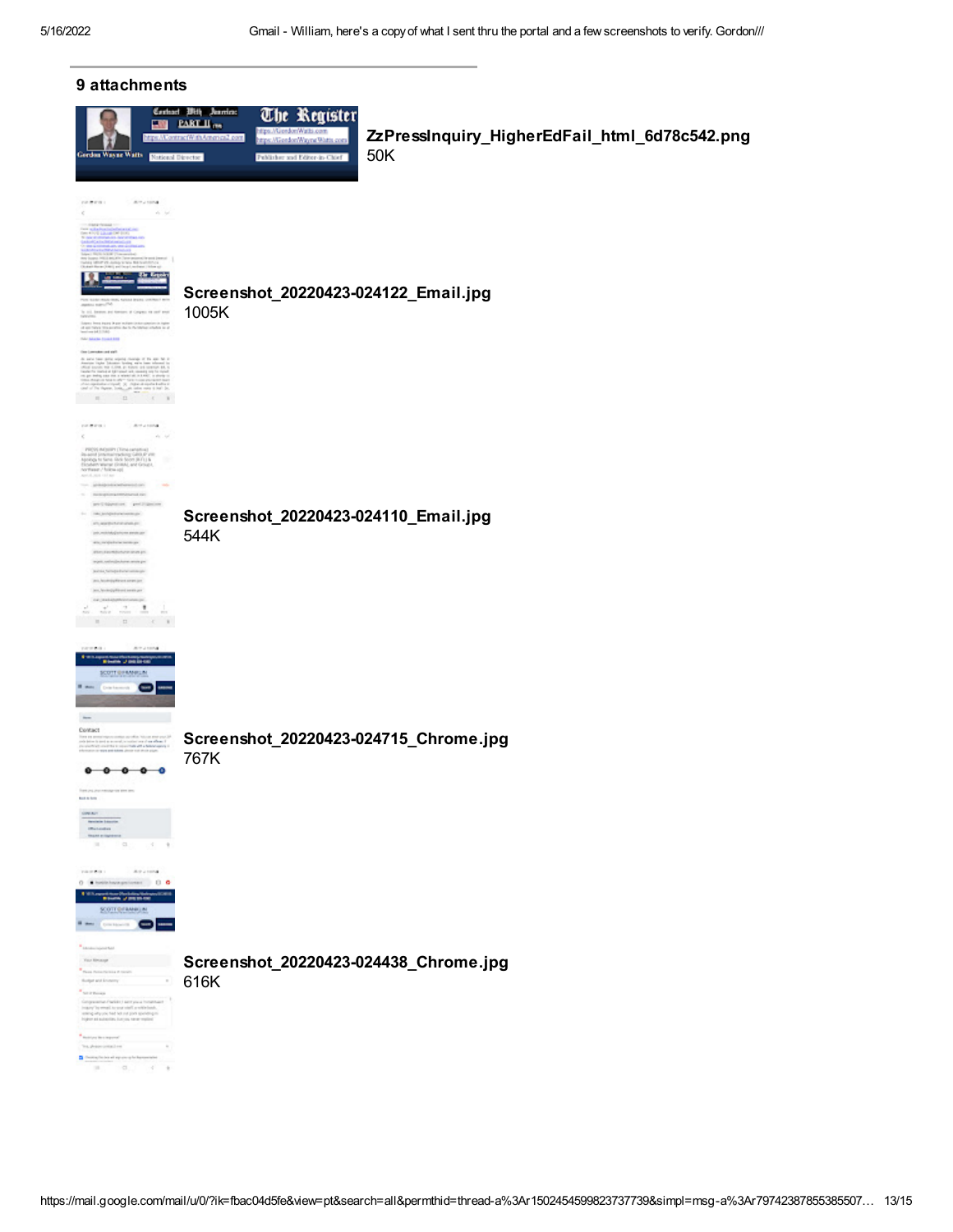

Gordon Watts <gww1210@gmail.com> Tue, May 10, 2022 at 3:45 PM

To: "Gww1210@aol.com" <gww1210@aol.com>

Cc: Gordon Watts <gww1210@gmail.com>

Bcc: "Gww12102002@yahoo.com" <gww12102002@yahoo.com>, Gordon Watts <gordonwaynewatts@aol.com>, Gordon Watts <gordonwaynewatts@hotmail.com>, Thirstforjustice777 <thirstforjustice777@gmail.com>, thirst4justice <thirst4justice@yahoo.com>, BobbyFWatts@gmail.com, gordon <Gordon@contractwithamerica2.com>

Sent from my mobile Gmail app///

Gordon Wayne Watts, editor-in-chief, The Register [www.GordonWayneWatts.com](http://www.gordonwaynewatts.com/) / [www.GordonWatts.com](http://www.gordonwatts.com/) National Director, CONTRACT WITH AMERICA: PART II(TM) [https://ContractWithAmerica2.com](https://contractwithamerica2.com/) BS, The Florida State University, double major with honours: Biological & Chemical Sciences AS, United Electronics Institute, VALEDICTORIAN

\* [https://GordonWatts.com/education](https://gordonwatts.com/education) \* [https://GordonWayneWatts.com/education](https://gordonwaynewatts.com/education) 2046 Pleasant Acre Drive

Plant City, FL 33801-2113 Home: (863) 687-6141 ; Cell: (863) 688-9880

[Quoted text hidden]

## 9 attachments



---

ZzPressInquiry\_HigherEdFail\_html\_6d78c542.png 50K